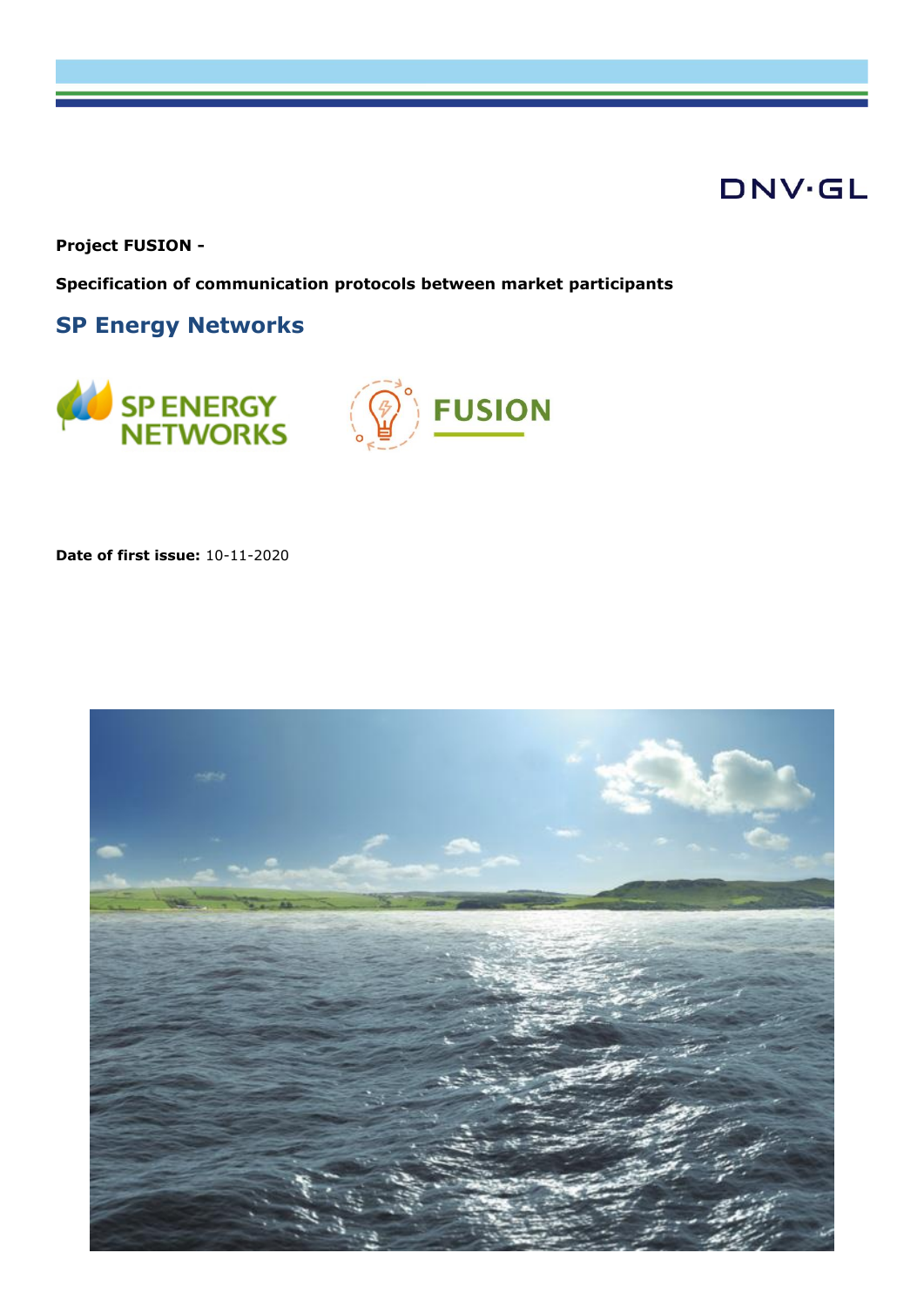#### **IMPORTANT NOTICE AND DISCLAIMER**

- 1. This document must be read in its entirety. This document may contain detailed technical data which is intended for use only by persons possessing requisite expertise in its subject matter.
- 2. This document has been produced from information relating to dates and periods referred to in this document. This document does not imply that any information is not subject to change.
- 3. This document forms part of the deliverables set out in the Project FUSION Directions.
- 4. This document can be cross-referenced with our publications USEF Due Diligence Report, USEF Consultation Report and FUSION USEF Implementation Plan on the FUSION Webpage.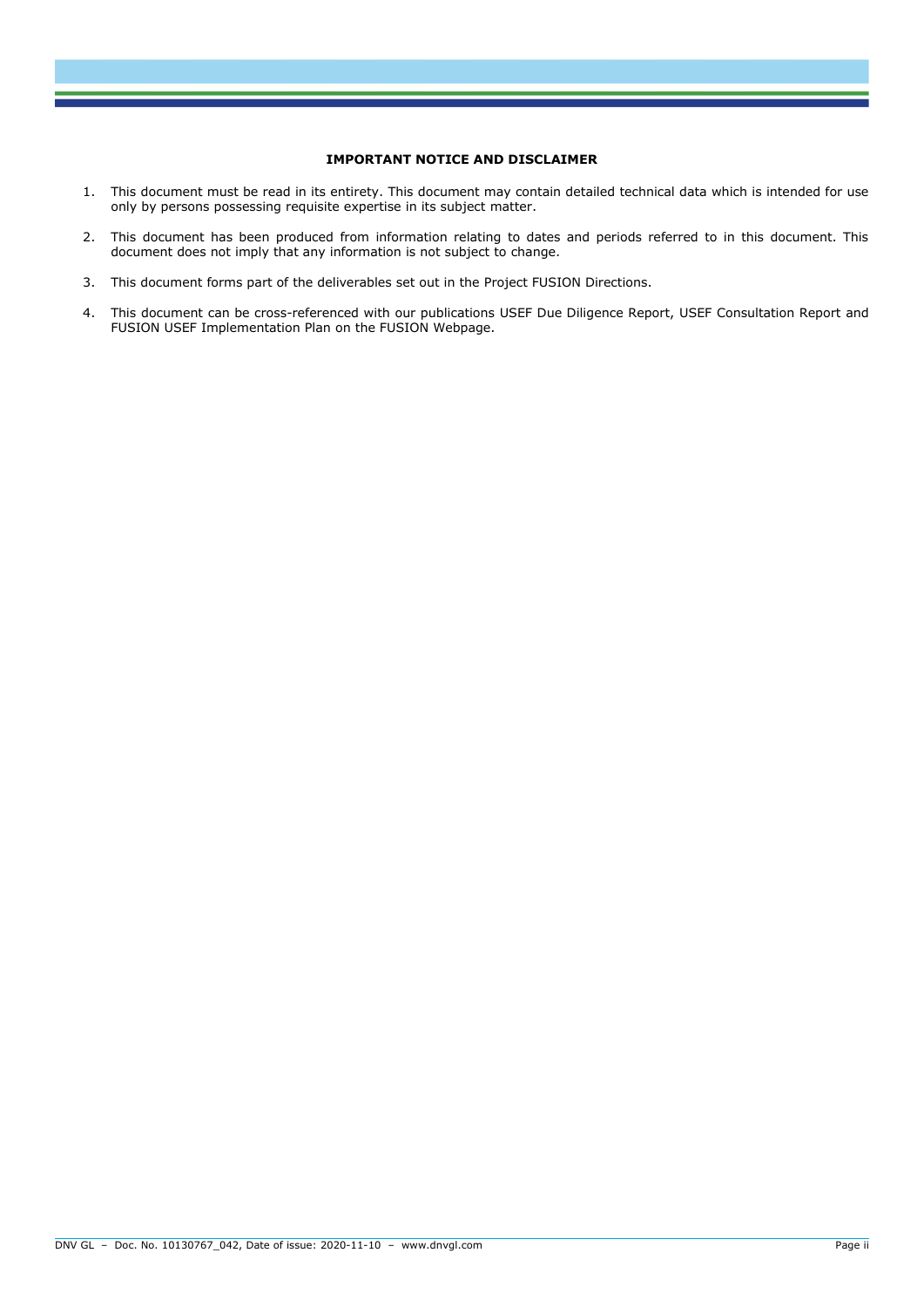| <b>Customer Details</b>       |                                                      |
|-------------------------------|------------------------------------------------------|
| Customer Name:                | SP Energy Networks                                   |
| Customer Address:             | 320 St Vincent St, Glasgow G2 5AD                    |
| Customer Reference:           | Project FUSION - FUSION Communications Specification |
| Contact Email Address:        | fusion@spenergynetworks.com                          |
| <b>DNV GL Company Details</b> |                                                      |
| DNV GL Legal Entity:          | DNV GL Limited                                       |
| DNV GL Organisation Unit:     | Energy Markets & Technology                          |
| DNV GL Address:               | 30 Stamford Street, London SE1 9LQ                   |
| DNV GL Telephone:             | +33 20 3816 5879                                     |
| DNV GL org. No.:              | $E-NG-N$                                             |
| About this document           |                                                      |
| Document Title:               | Project FUSION - Specification of communication      |
|                               | protocols between market participants                |
| Date of issue:                | 10/11/2020                                           |
| Date of last revision:        | 10/11/2020                                           |

#### *Revision History*

|                  | <b>Revision Issue Date</b> | / Comments            |
|------------------|----------------------------|-----------------------|
| V1.0             | 22/04/2020                 | Draft for review      |
| V <sub>2.0</sub> | 01/05/2020                 | Final draft           |
| V3.0             | 29/05/2020                 | Final version         |
| V4.0             | 10/11/2020                 | Revised final version |

#### **for DNV GL Limited**

Rafiek Versmissen Director – Energy Markets & Technology

#### **for SP Energy Networks**

Michael

Michael Green Senior Innovation Engineer

Prepared by: Approved by: Approved by:

Michael Dodd Market Area Manager UK & Ireland

Reviewed by:  $\blacksquare$ 

 $740125$ 

James Yu Future Networks Manager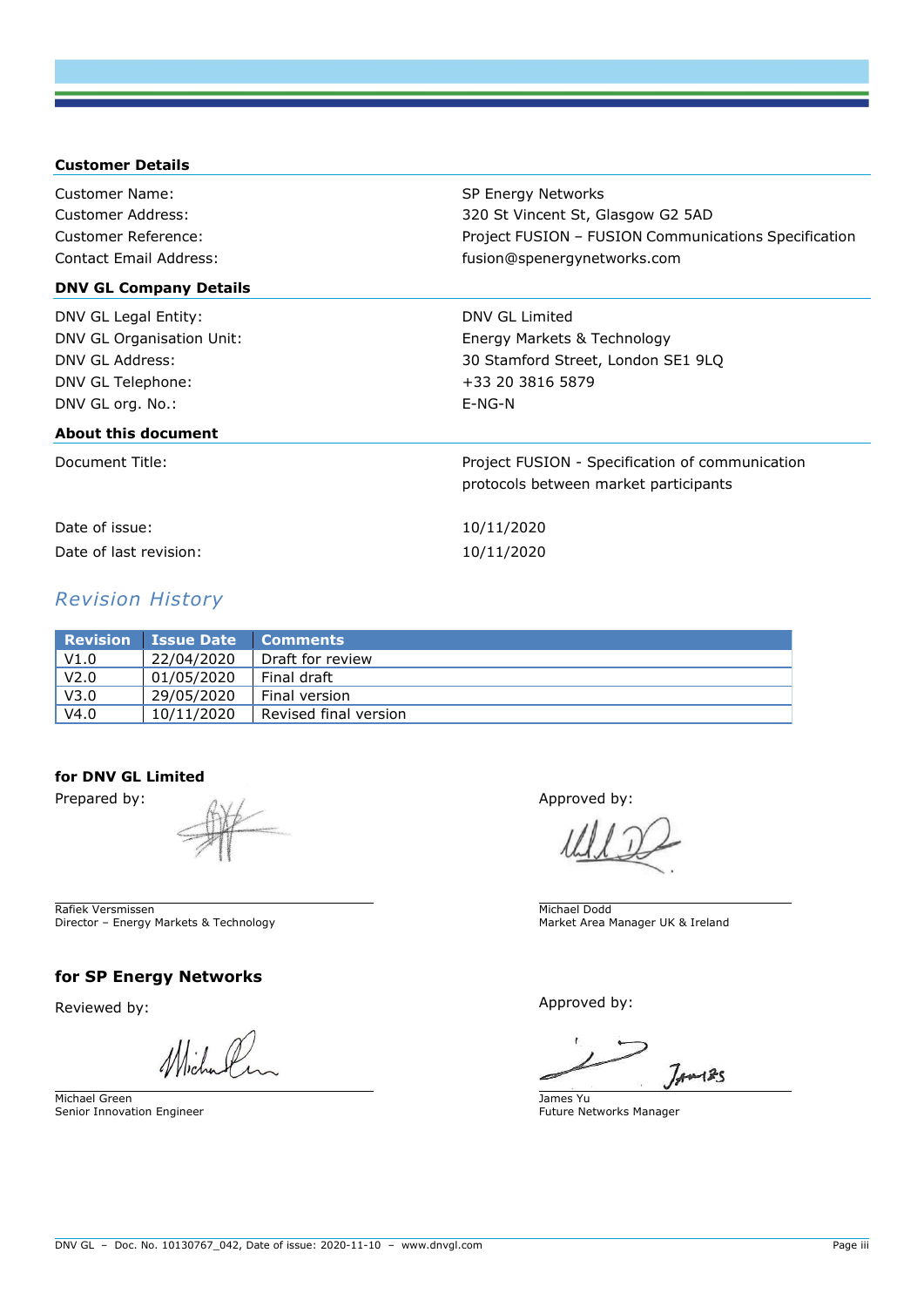# Table of contents

| $\mathbf{1}$ |                                                                     |                |
|--------------|---------------------------------------------------------------------|----------------|
| 1.1          | Overview of Project FUSION                                          | 2              |
| 1.2          | <b>USEF Overview</b>                                                | $\overline{2}$ |
| 1.3          | Introduction to the USEF Communication Protocol                     | 3              |
| 1.4          | Purpose of this Document                                            | 3              |
| 2            |                                                                     |                |
| 3            | DETAILED INFORMATION FLOW IN MARKET COORDINATION MECHANISM PHASES 7 |                |
| 3.1          | <b>Contract Phase</b>                                               | $\overline{7}$ |
| 3.2          | Plan Phase                                                          | 8              |
| 3.3          | <b>Validate Phase</b>                                               | $\mathsf{q}$   |
| 3.4          | Operate Phase                                                       | 10             |
| 3.5          | Settle Phase                                                        | 11             |
| 4            |                                                                     |                |
| 5            |                                                                     |                |
| 5.1          | Cryptographic Scheme                                                | 15             |
| 5.2          | Service Discovery                                                   | 16             |
| 5.3          | EA1 addressing scheme                                               | 16             |
| 6            |                                                                     |                |
| 6.1          | Governance                                                          | 17             |
| 6.2          | History and Backward Compatibility                                  | 17             |
| 6.3          | Foreseen Future Developments                                        | 17             |
| 7            |                                                                     |                |
| 7.1          | Description of Services to be Trialled in FUSION                    | 18             |
| 7.2          | Proposed Timing for Implemented USEF Processes with FUSION          | 18             |
| 7.3          | Requirements                                                        | 20             |
|              |                                                                     | .23            |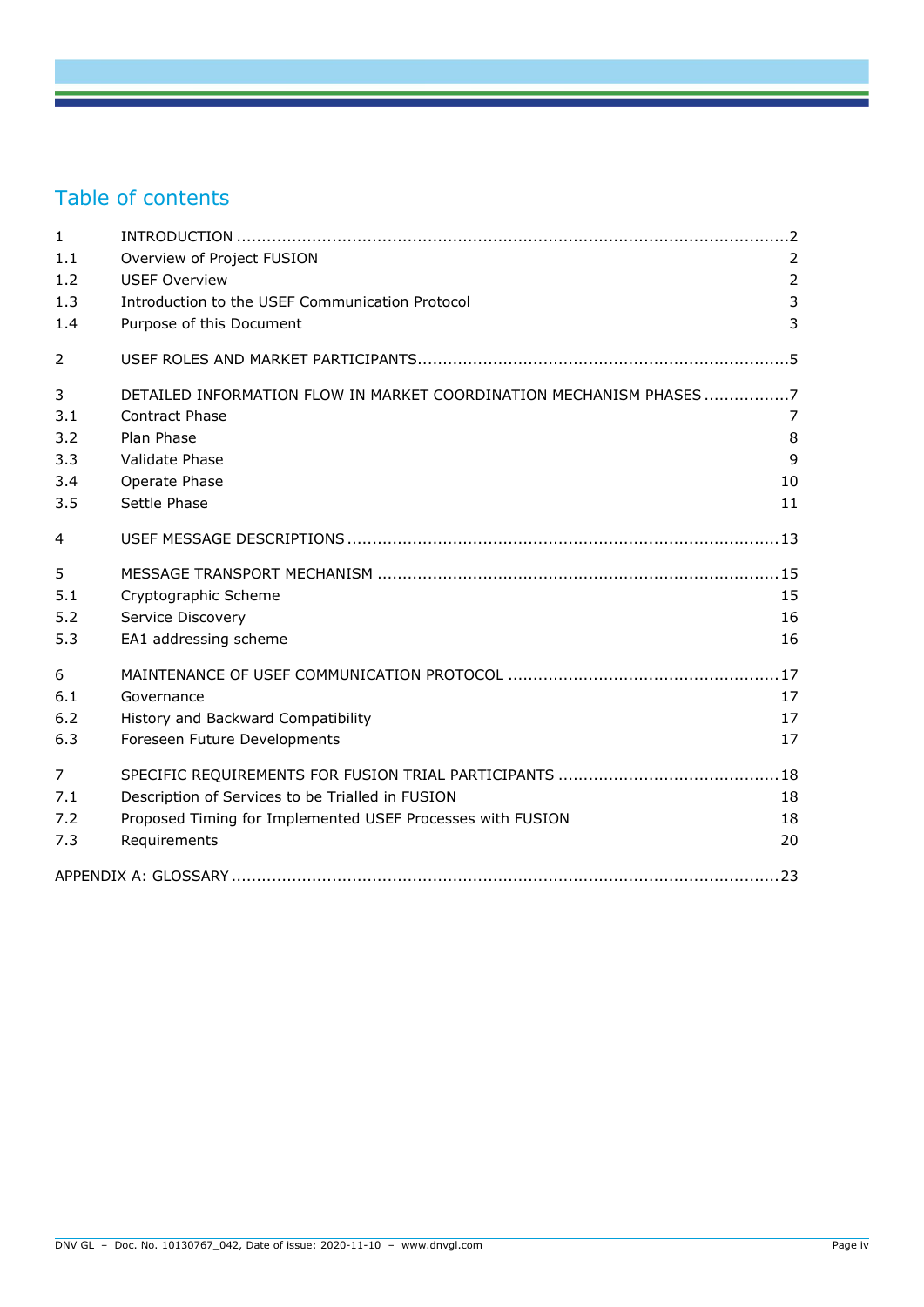# **1 INTRODUCTION**

### **1.1 Overview of Project FUSION**

Project FUSION is funded under Ofgem's 2017 Network Innovation Competition (NIC), to be delivered by SP Energy Networks in partnership with seven project partners: DNV GL, Origami Energy, PassivSystems, Imperial College London (academic partner), SAC Consulting, The University of St. Andrews, and Fife Council.

Project FUSION represents a key element of SP Energy Network's transition to becoming a Distribution System Operator (DSO), taking a step towards a **clean, smart and efficient energy system**. As the electricity system changes from a centralised to decentralised model, it enables a smarter and more flexible network to function. Project FUSION is trialling the use of commoditised local demand-side flexibility through a structured and competitive market, based on a **universal, standardised market-based framework; the Universal Smart Energy Framework (USEF)**. USEF provides a standardised framework that defines products, market roles, processes and agreements, as well as specifying data exchange, interfaces and control features. The purpose of USEF is to accelerate the transition to a smart, flexible energy system to maximise benefits for current and future customers. Section [1.2](#page-4-0) provides a brief overview of USEF.

Project FUSION will also inform wider policy development around flexibility markets and the DNO-DSO transition through the development and testing of standardised industry specifications, processes, and requirements for transparent information exchange between market participants accessing market-based flexibility services. Ultimately, Project FUSION will contribute to Distribution Network Operators and all market actors unlocking the potential and value of local network flexibility in a competitive and transparent manner. In doing so, Project FUSION aims to contribute to addressing the energy trilemma by making the energy system more secure, more affordable and more sustainable.

#### <span id="page-4-0"></span>**1.2 USEF Overview**

The USEF framework aims to facilitate effective coordination across all the different actors involved in the electricity market by providing a common standardised roles model and market design while describing communication requirements and interactions between market roles. USEF turns flexible energy use into a tradeable commodity available for all energy market participants, separated from (but in coordination with) the traditional electricity supply chain, to optimise the use of resources. USEF focuses on explicit demand-side flexibility, in which prosumers are contracted by the aggregator to provide specific flexibility services using Active Demand and Supply (ADS) assets. USEF acknowledges, but does not provide detailed considerations for implicit demand-side flexibility or peer-to-peer energy trading.

To facilitate the transition towards a cost-effective and scalable model, the framework provides the essential tools and mechanisms which redefine existing energy market roles, add new roles and specify interactions and communications between them. In addition, the USEF standard ensures that all technologies and projects will be compatible and connectable to the energy system, facilitating project interconnection, hence fostering innovation and accelerating the smart energy transition. By delivering a common standard to build on, USEF connects people, technologies, projects and energy markets in a cost-effective manner. Its market-based mechanism defines the rules required to optimise the whole system, ensuring that energy is produced, delivered and managed at lowest cost for the whole system and effectively for the end-user.

The USEF framework provides:

• a **standardised common framework** designed to be implemented on top of current energy markets such as wholesale, retail and capacity markets.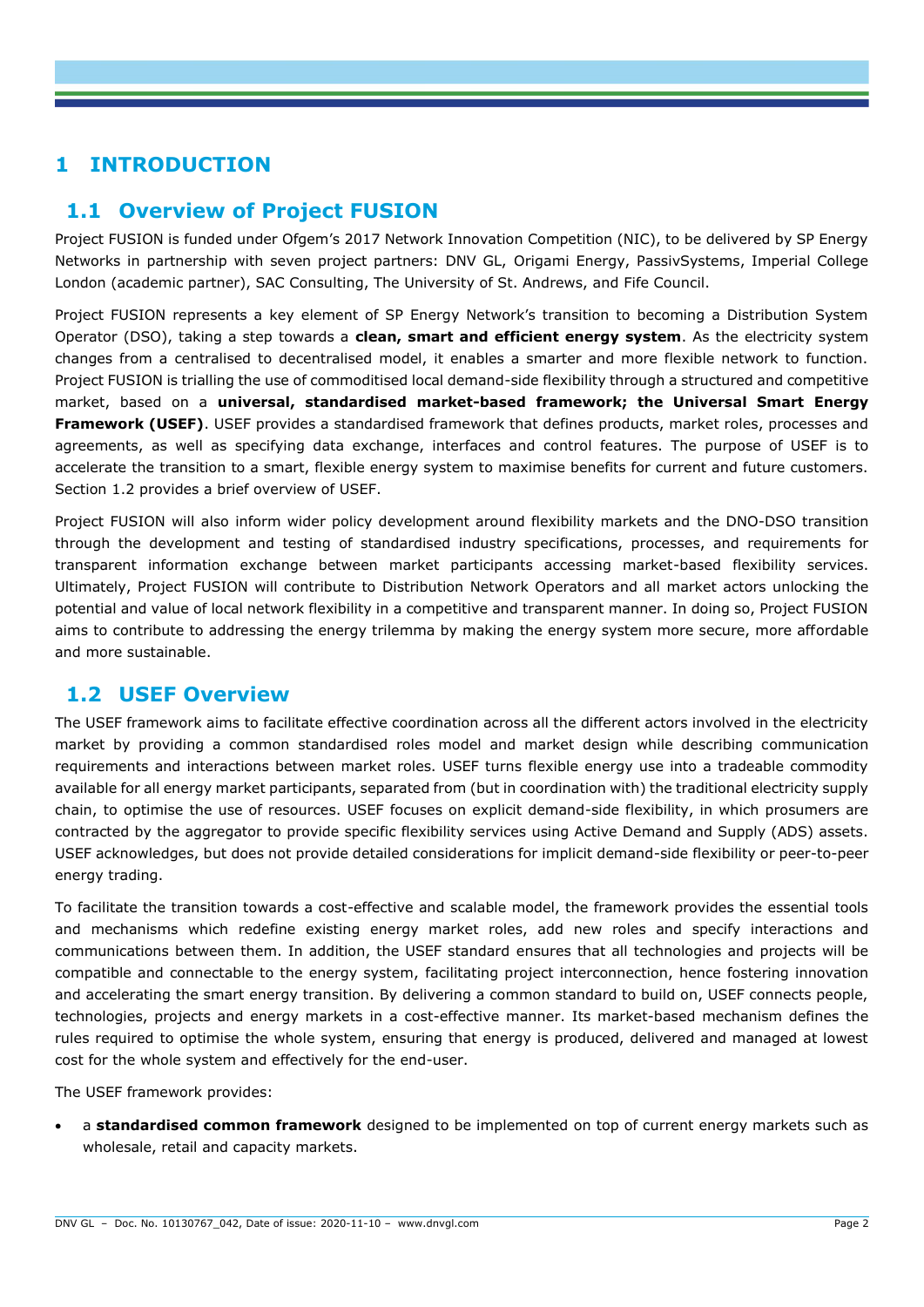- a description of the **flexibility value chain** (FVC) involving new and existing market players and giving a central role to the aggregator in facilitating flexibility transactions.
- a **roles model** and an **interaction model** to enable the implementation of different business models and interactions between actors.
- a market design described by the **Market Coordination Mechanism (MCM)** which sets out the phases and interaction requirements for flexibility transactions. The MCM provides all stakeholders with equal access to a smart energy system. To this end, it facilitates the delivery of value propositions (i.e. marketable services) to various market parties without imposing limitations on the diversity and customisation of those propositions.
- detailed **communication and market access requirements** taking into consideration privacy and cybersecurity issues.

Appendix A provides glossary containing definitions for roles and key terminology used in USEF.

### **1.3 Introduction to the USEF Communication Protocol**

The USEF Communication Protocol, formally referred to as the USEF Flex Trading Protocol (UFTP), describes the interactions and communication exchange between Aggregators and DSOs to resolve grid constraints at distribution level. The UFTP covers all phases in the USEF Market Coordination Mechanism (contract, plan, validate, operate and settle) and is designed to be used as a stand-alone protocol for flexibility forecasting, offering, ordering and settlement processes.

The UFTP Specifications<sup>1</sup> describe:

- The detailed communication exchange between DSO, Aggregator and Common References Operator (CRO) as well as UFTP use cases<sup>2</sup> descriptions derived from the MCM;
- The USEF message descriptions, defining the attributes contained in each Extensible Markup Language (XML) message; and
- The USEF message transport mechanism.

To complement the UFTP Specifications, the USEF Foundation has made available a GitHub page containing the UFTP XSD (XML Schema Definition) files.<sup>3</sup>

#### **1.4 Purpose of this Document**

This document sets out the minimum requirements for implementing the USEF Flex Trading Protocol (UFTP). The UFTP will form the basis for the communication protocol to be adopted in the FUSION trial.

This report can be used by GB flexibility providers as a guide to the process and technical requirements to participate in the FUSION trial.

This document should be read in conjunction with the FUSION USEF Implementation Plan document, published on the [FUSION website,](https://www.spenergynetworks.co.uk/pages/fusion.aspx) which provides a more detailed description of USEF elements deployed in the FUSION trial.

The current document:

<sup>1</sup> https://www.usef.energy/download-the-framework/#popup\_overlay1

 $\overline{2}$ The use cases are separate activities that require interaction between DSO and Aggregator, each containing multiple messages in both directions. These are derived from the Market Coordination Mechanism phases.

<sup>3</sup> <https://github.com/USEF-Foundation/UFTP>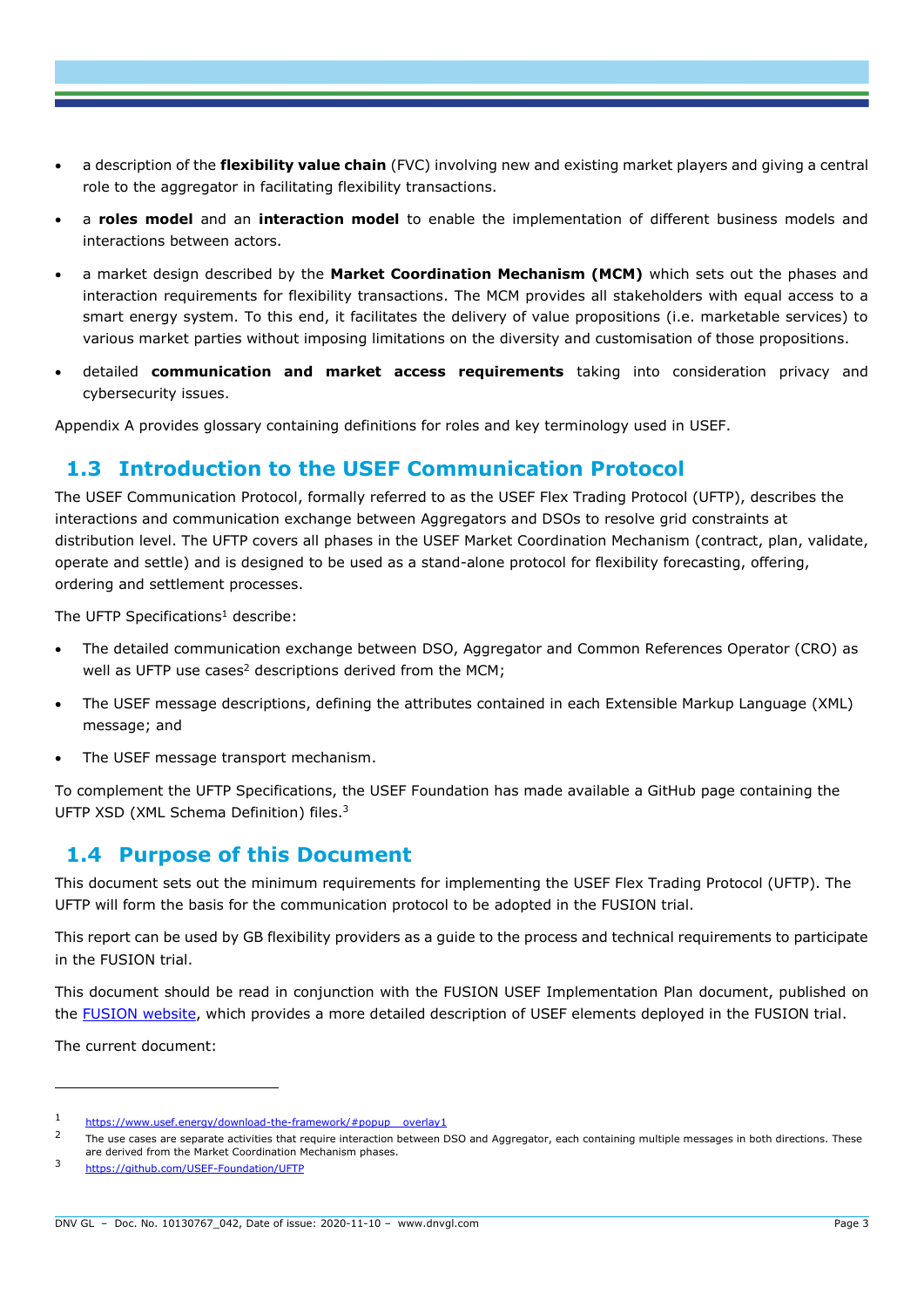- sets out USEF roles and market participants and their relation to the FUSION trial and the UFTP;
- describes the detailed information flow between DSO, Common Reference Operator CRO and flexibility service providers according to the UFTP;
- presents the USEF message guide and description of message attributes;
- explains the USEF message transport mechanism;
- describes the UFTP governance, backward compatibility and foreseen developments; and
- sets out the specific requirements for FUSION trial participants.

This document is not intended to provide an exhaustive specification of the communications requirements for aggregators wishing to participate in Project FUSION. The communications protocol described in this document represents the USEF Flexibility Trading Protocol (UFTP), which will form the basis for the communications protocol to be adopted in FUSION. Any aggregator expressing an interest in participating in FUSION will be invited to enter into further discussions with SPEN to agree upon the finer details of the communications requirements specified in this document. These discussions will explore specific communications requirements in more detail including, for example, the provision of appropriate cyber security and data protection.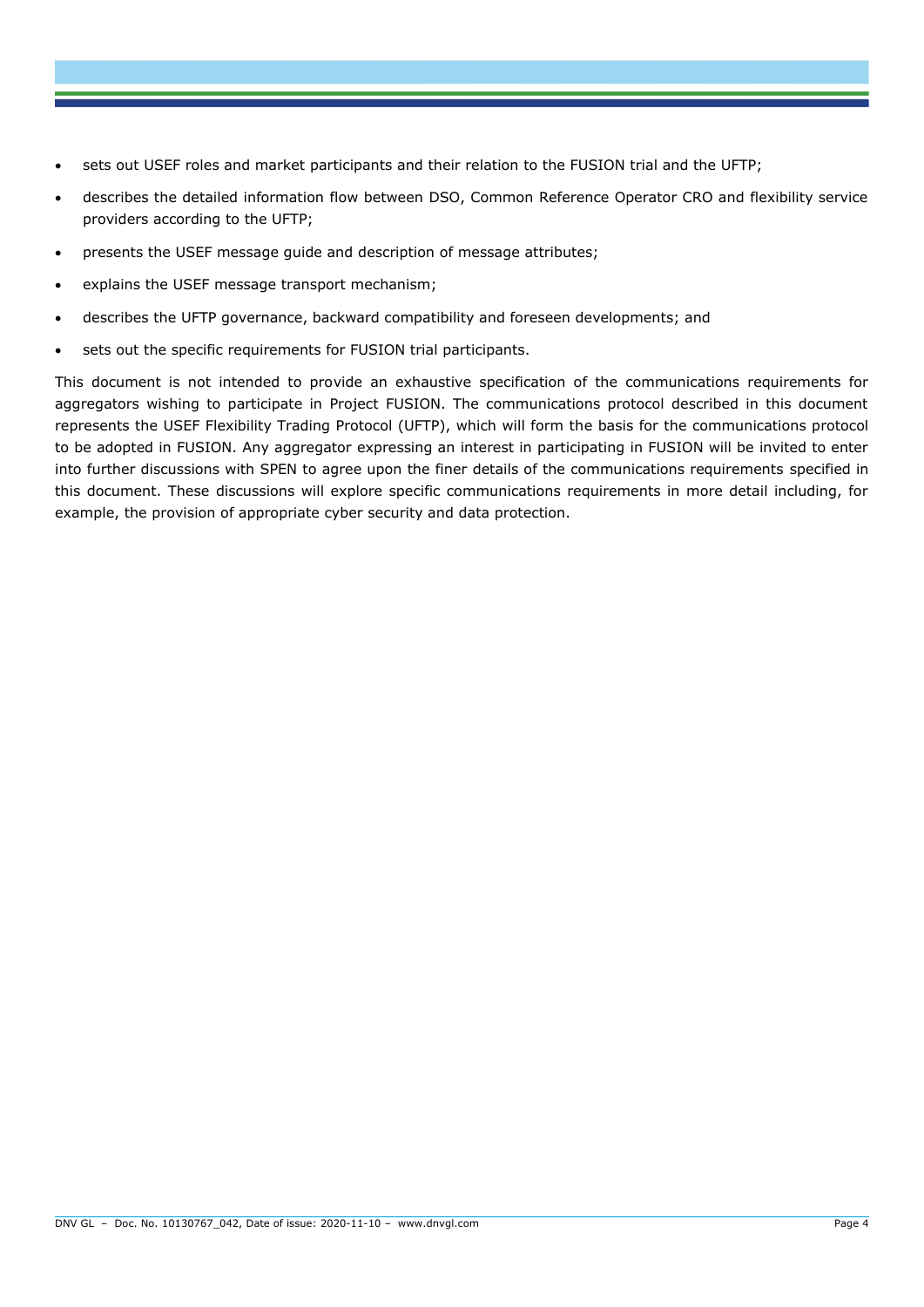### **2 USEF ROLES AND MARKET PARTICIPANTS**

[Table 1](#page-7-0) lists the USEF roles that will be performed during the FUSION trial. It describes which roles are included in the UFTP, and how they relate to GB market participants. The colour coding describes whether the USEF role fully matches, partially matches, or does not match the GB arrangements.

Note that the capitalisation of the first letter is used to differentiate between USEF role and non-USEF role. For example: "Aggregator" refers to the USEF role, whereas "aggregator" refers to the GB market party.

<span id="page-7-0"></span>*Table 1: USEF roles in UFTP and in the FUSION trial* 

#### *Legend:*

Role exists in USEF and GB the arrangements but with slightly different responsibilities or names

Role matches USEF and GB arrangements

Role is exclusive to USEF

| <b>USEF Role included in the FUSION</b><br>trial                                                                                                                                                                                                                                           | <b>Included</b><br>in UFTP | <b>Relation to GB market participants</b>                                                                                                                                                                                                                                      |
|--------------------------------------------------------------------------------------------------------------------------------------------------------------------------------------------------------------------------------------------------------------------------------------------|----------------------------|--------------------------------------------------------------------------------------------------------------------------------------------------------------------------------------------------------------------------------------------------------------------------------|
| Distribution System Operator (DSO)<br>Role responsible for operating, ensuring the<br>maintenance of and, if necessary, developing the<br>distribution system in a given area.                                                                                                             | <b>YES</b>                 | This role will be performed by SP Energy Networks (SPEN) and the<br>UFTP will govern the communication with market participants.                                                                                                                                               |
| <b>Active Demand Supply (ADS)</b><br>Energy consuming or producing devices that can be<br>actively controlled.                                                                                                                                                                             | <b>NO</b>                  | This role refers to the flexible assets that are managed by the<br>Aggregator. The interaction between the Aggregator and its ADS is out<br>of scope of the UFTP.                                                                                                              |
| Aggregator<br>A service provider that contracts, monitors,<br>aggregates, dispatches and remunerates flexible<br>assets at the customer side. Aggregators buy<br>flexibility from Prosumers and sell it to Flexibility<br>Service Providers.                                               | <b>YES</b>                 | The USEF role definition for Aggregator differs from the market party<br>aggregator. In FUSION, the Aggregator role can be performed by any<br>party that manages a portfolio of flexible assets, for example,<br>aggregators or suppliers.                                    |
| <b>Constraint Management Service</b><br>Provider (CMSP)<br>A provider of constraints management services to a<br>DSO or the ESO.                                                                                                                                                           | <b>YES</b>                 | This role provides flexibility to the DSO for constraint management,<br>therefore, unlike the Aggregator, the CMSP is market facing.<br>In the FUSION trial, the CMSP role can be performed by any market<br>party that offers flexibility services, for example, aggregators. |
| Common Reference Operator (CRO)<br>Role responsible for operating the Common<br>Reference. The Common Reference as a repository<br>which contains detailed information on network<br>congestion points, their associated connections and<br>active aggregators in the electricity network. | <b>YES</b>                 | This role will be performed by SPEN and the UFTP will govern the<br>communication between CRO, DSO and market participants.                                                                                                                                                    |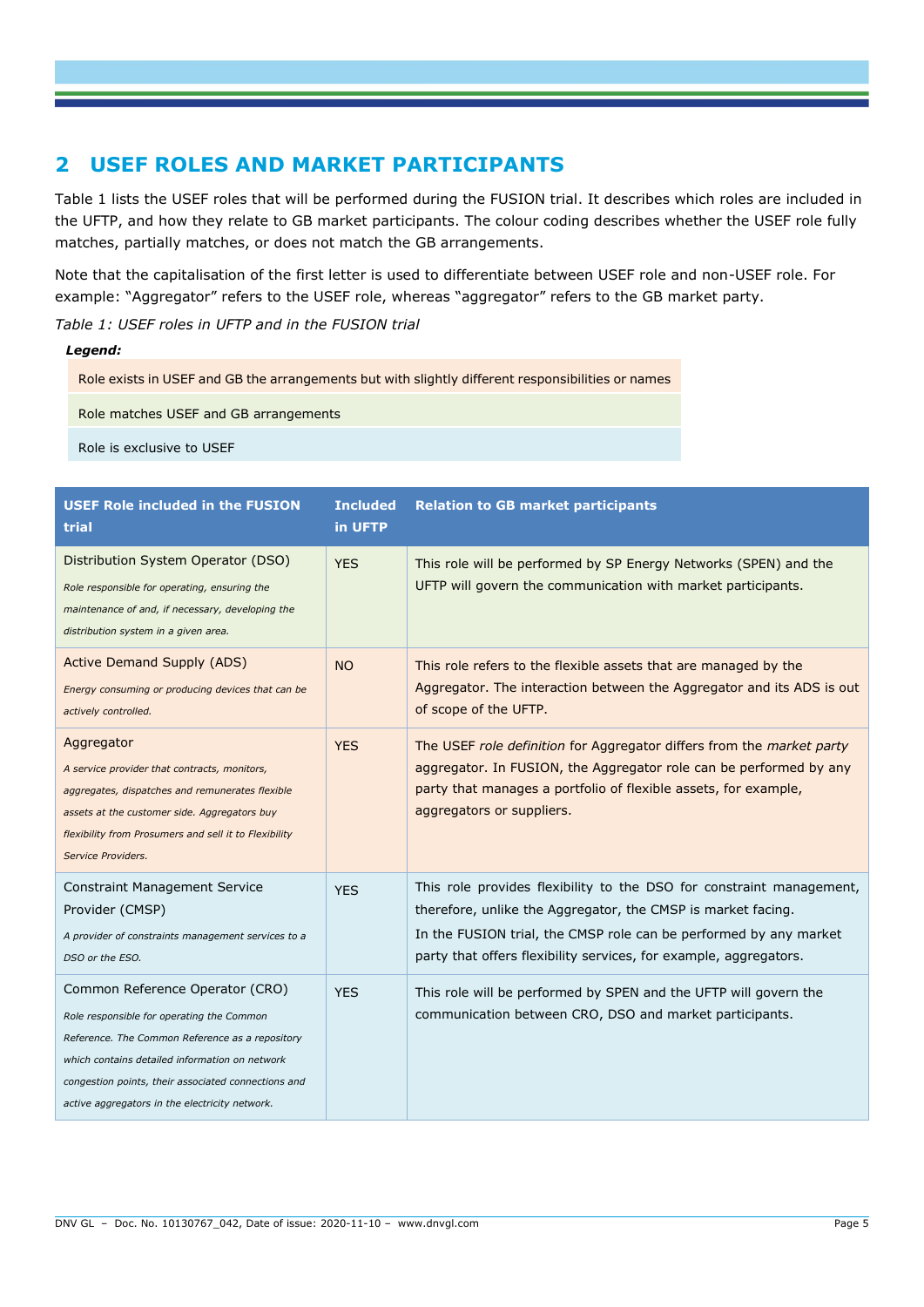| Meter Data Company (MDC)<br>Role designating a company responsible for the<br>acquisition and validation of meter data and to<br>facilitate the flexibility and balancing settlement<br>processes by making accurate and valid data | <b>NO</b> | This role will be performed by SPEN, but it's outside of scope of the<br>UFTP. |
|-------------------------------------------------------------------------------------------------------------------------------------------------------------------------------------------------------------------------------------|-----------|--------------------------------------------------------------------------------|
| available to market agents.                                                                                                                                                                                                         |           |                                                                                |

[Figure 1](#page-8-0) below shows the flexibility chain in the FUSION trial expressed in USEF roles. While the Aggregator is responsible for managing the flexibility from their portfolio, the CMSP is facing the market and offers the flexibility to the DSO. Although the roles of Aggregator and CMSP are most likely to be combined under the same market party, they can also be carried out by different actors. For the latter, the interactions between Aggregator and CMSP are out of the scope of USEF and the UFTP.



*Figure 1: Flexibility value chain in the FUSION trial*

<span id="page-8-0"></span>The implementation of the UFTP, described in the following sections, is a prerequisite for potential parties looking to provide flexibility services to SP Energy Networks (as DSO) as part of the FUSION trial.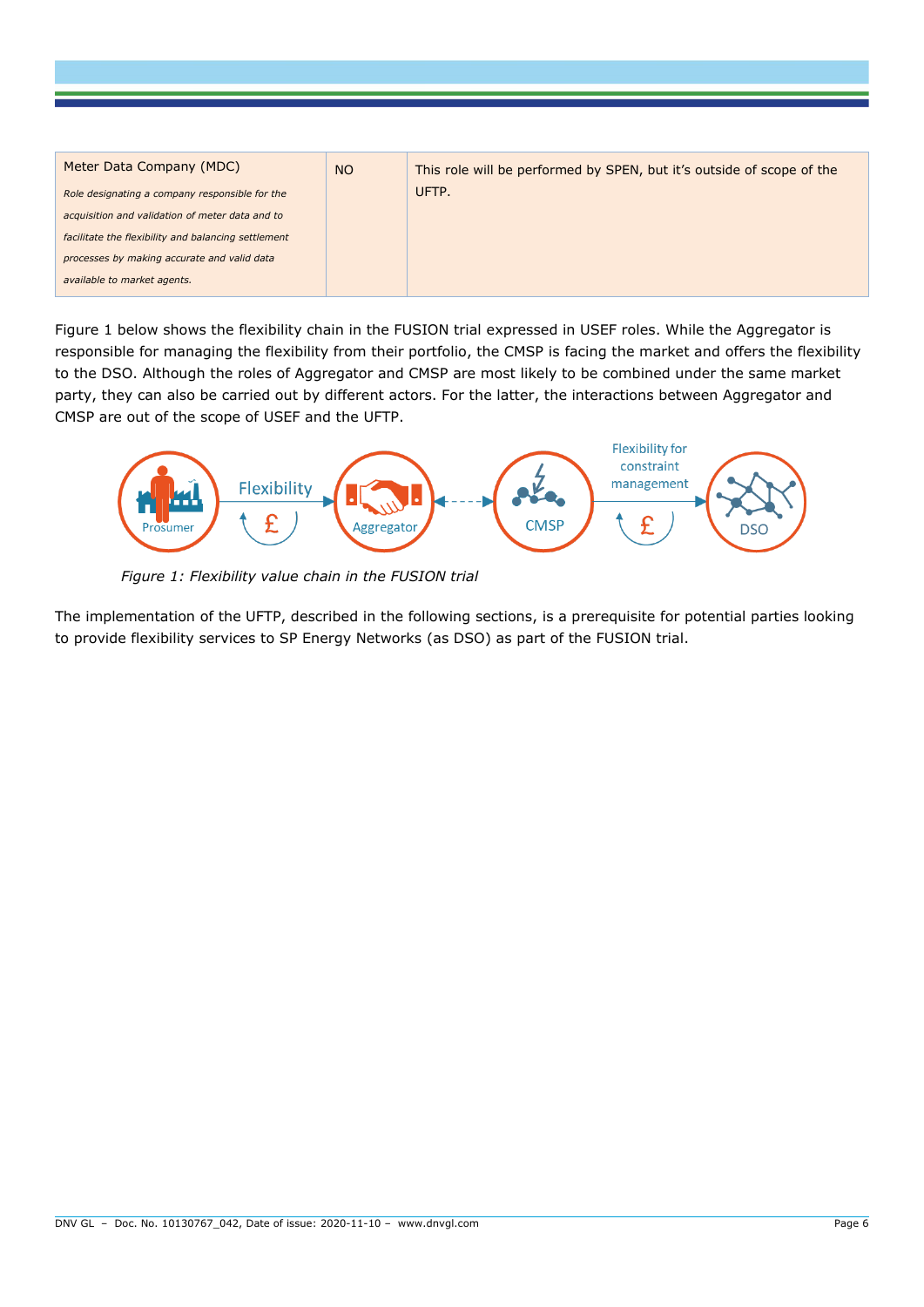### **3 DETAILED INFORMATION FLOW IN MARKET COORDINATION MECHANISM PHASES**

The Market Coordination Mechanism (MCM) is designed to facilitate and standardise the interactions of market participants; and to enable the optimisation of power, capacity and flexibility transactions from contract to settlement (see [Figure 2\)](#page-9-0). This section describes the information exchange between DSO and Aggregator during the 5 phases of the USEF MCM. For each phase, we present the information flow and which interactions are done via the UFTP.



*Figure 2: USEF Market Coordination Mechanism phases*

<span id="page-9-0"></span>Following the reasoning from the previous section, the interactions should be between DSO and CMSP. However, we use the term Aggregator (AGR) to encompass both the roles of, Aggregator and any intermediate CMSP.

# **3.1 Contract Phase**

During the Contract phase, the Aggregator (AGR) and the DSO begin interaction. [Figure 3](#page-9-1) shows the information exchange that takes place during this phase, which consists of:

- Pre-qualification process (outside of UFTP);
- Negotiation of bilateral flexibility contract (outside of UFTP); and
- Publication of the Aggregator connections in the Common Reference (CR).



<span id="page-9-1"></span>*Figure 3: General information flow in the Contract phase*

The CR contains a list of connection identifiers (for example MPANs) for each congestion point, as registered by the DSO, as well as a list of the Aggregator connections. The DSO and Aggregators exchange information with the Common Reference Operator (CRO) to publish congestion points and connections, respectively. The UFTP covers this communication flow through XML messages. The CR can be operated in open or closed mode. When operating in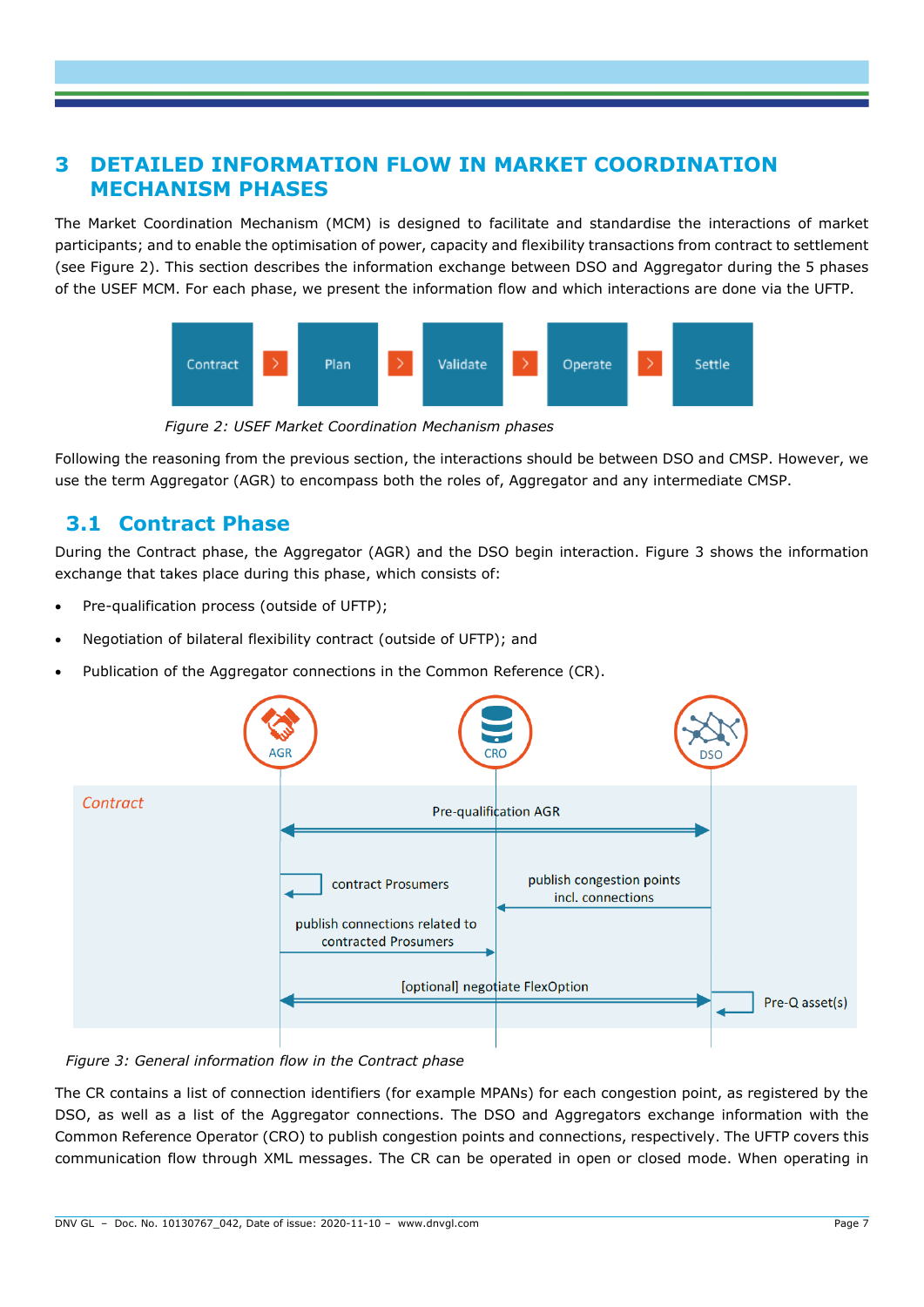open mode, the CRO will accept updates from any USEF-compliant Aggregators. In closed mode, Aggregators will need to be pre-configured in order for updates to be accepted, this could be done at the pre-qualification stage. [Table 2](#page-10-0) presents an overview of the messages between CRO, DSO and Aggregator during the Contract phase.

<span id="page-10-0"></span>

| Table 2: Message exchange for the Contract phase |                       |                                                 |  |  |
|--------------------------------------------------|-----------------------|-------------------------------------------------|--|--|
| <b>Name</b>                                      | <b>Direction</b>      | <b>Message type</b>                             |  |  |
| Publish Congestion Points (Long-<br>term)        | $DSO \rightarrow CRO$ | DSOPortfolioUpdate / DSOPortfolioUpdateResponse |  |  |
| <b>Publish Connections</b>                       | $AGR \rightarrow CRO$ | AGRPortfolioUpdate / AGRPortfolioUpdateResponse |  |  |

Regarding the type of contract, USEF introduces two types of options for the DSO to procure flexibility:

- **Long-term flexibility option ("FlexOption"):** The activation and offering of flexibility is pre-arranged in a bilateral contract. The negotiation of the FlexOption contract is not part of the USEF messages.
- **Short-term flexibility options ("free bids"):** The Aggregator does not have a contractual obligation to offer flexibility, but instead decides on a daily basis. For this option, no negotiations are necessary during the contract phase.

#### **3.2 Plan Phase**

[Figure 4](#page-10-1) shows the information flow in the Plan phase. In this phase:

- Aggregators optimize their portfolio across the markets and services in which they are active (outside of UFTP);
- Aggregators retrieve the list of Congestion Points from the CRO (only those that correspond to their connections);
- The DSO retrieves the list of Aggregators active in the congestion points; and
- Optionally, the DSO sends a "FlexReservationUpdate" message to long-term contracted Aggregators to signal whether the contracted amount of flexibility is not (or only partially) needed.



*Figure 4: General information flow in Plan phase*

<span id="page-10-1"></span>The communication between CRO and Aggregators for the retrieval of congestion points is specified in the UFTP through XML messages. In a similar manner, the DSO retrieves the active connections in the congestion point from the CR. [Table 3](#page-11-0) below presents the overview of Plan phase messages between CRO, DSO and Aggregator.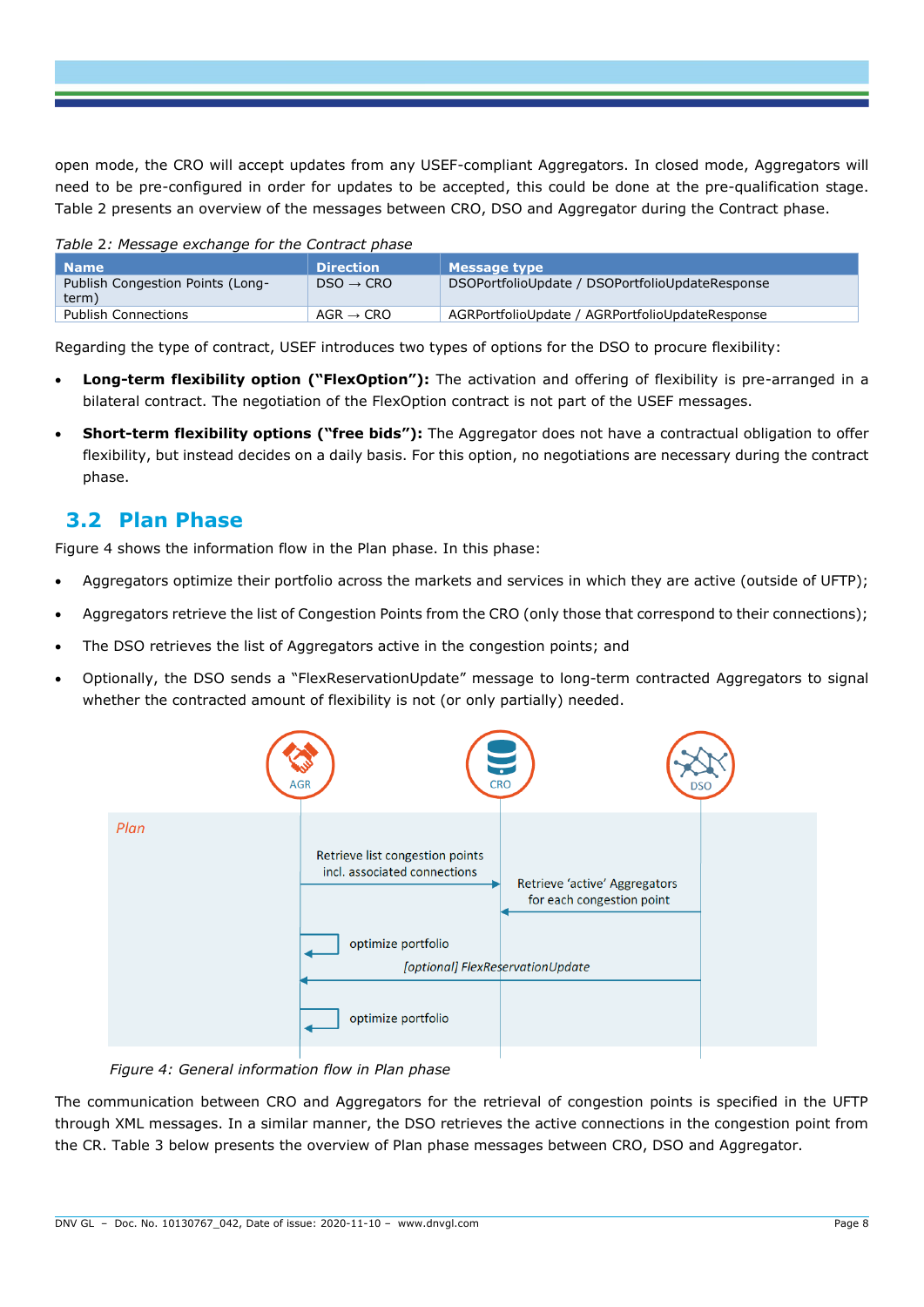<span id="page-11-0"></span>

| Table 3: Message exchange for the Plan phase |
|----------------------------------------------|
|----------------------------------------------|

| <b>Name</b>                                | <b>Direction</b>      | <b>Message type</b>                                   |
|--------------------------------------------|-----------------------|-------------------------------------------------------|
| <b>Retrieve Congestion Points</b>          | $AGR \rightarrow CRO$ | AGRPortfolioQuery / AGRPortfolioQueryResponse         |
| Retrieve Active Aggregators                | $DSO \rightarrow CRO$ | DSOPortfolioQuery / DSOPortfolioQueryResponse         |
| Exchange Flexibility Reservation<br>Update | $AGR \leftarrow DSO$  | FlexReservationUpdate / FlexReservationUpdateResponse |

#### **3.3 Validate Phase**

[Figure 5](#page-11-1) shows the information flow in the Validate phase.



*Figure 5: General information flow in Validate phase*

<span id="page-11-1"></span>During the Validate phase, Aggregators and DSOs iterate the following process until gate closure:

- Aggregators create D-programmes<sup>4</sup> for each congestion point, based on the optimisation (of the Plan phase), and exchanges them with the DSO (D-programmes are only mandatory when they are used as a baseline to quantify the flexibility delivery. The UFTP allows for other baselining methods);
- The DSO performs a grid safety analysis with their own forecast and the D-programmes from the Aggregators to determine if congestion is expected and, if so, determines how much flexibility is needed (outside of UFTP);
- If needed, the DSO sends flexibility requests to Aggregators;

<sup>4</sup> D-programmes (or D-prognosis) are a forecast of aggregated load and generation of Aggregator's connections per congestion point per Settlement Period. The creation of D-programmes is outside of the UFTP, however, there are a number of attributes that they must contain to comply with the submission message described in the USEF Flex Trading Protocol Specifications.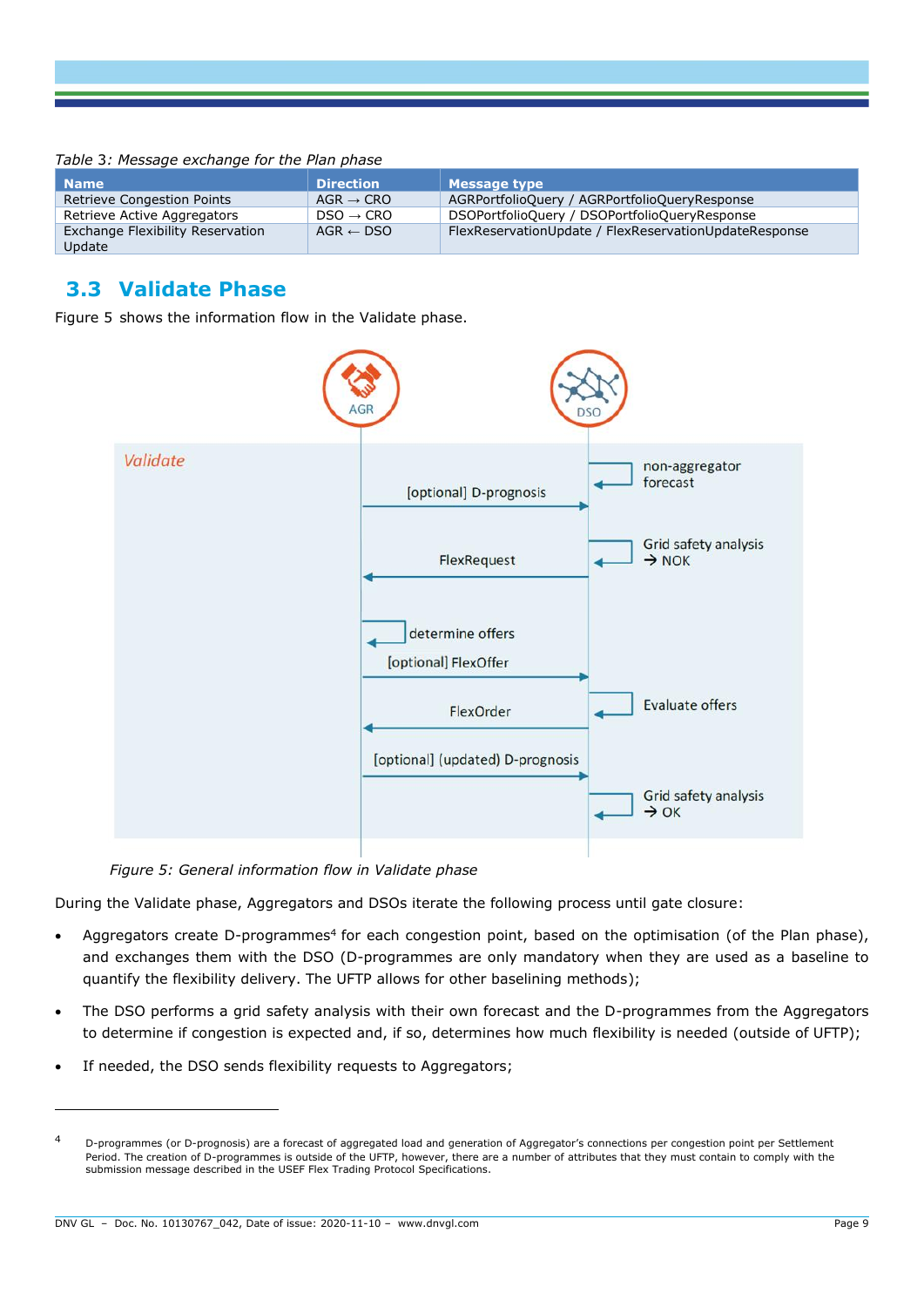- Aggregators with long term contracts need to fulfil their contract obligation and if required send flex offers;
- Other Aggregators who are able and willing to respond to the DSO request, can optionally send flex offers;
- The DSO evaluate the offers (outside of UFTP) and, if the orders are a good fit, the DSO sends a flex order;<sup>5</sup> and
- Aggregators (after receiving a flex order) return to the Plan phase to re-optimise their portfolio and send an updated D-programme to the DSO reflecting the flexibility ordered.

The communication - for submission of (updated) D-programmes, flex requests, flex offers (revocation) and flex orders – follows the UFTP messaging exchange summarised in [Table 4.](#page-12-0)

<span id="page-12-0"></span>

|  | Table 4 Message exchange for the Validate phase |  |  |
|--|-------------------------------------------------|--|--|
|  |                                                 |  |  |

| <b>Name</b>                                         | <b>Direction</b>      | Message type                                      |
|-----------------------------------------------------|-----------------------|---------------------------------------------------|
| Exchange D-Prognoses per<br><b>Congestion Point</b> | $AGR \rightarrow DSO$ | Prognosis / PrognosisResponse                     |
| <b>Exchange Flexibility Requests</b>                | $AGR \leftarrow DSO$  | FlexRequest / FlexRequestResponse                 |
| <b>Exchange Flexibility Offers</b>                  | $AGR \rightarrow DSO$ | FlexOffer / FlexOfferResponse                     |
| Revocation Flexibility Offer                        | $AGR \rightarrow DSO$ | FlexOfferRevocation / FlexOfferRevocationResponse |
| Exchange Flexibility Orders                         | $AGR \leftarrow DSO$  | FlexOrder / FlexOrderResponse                     |

The UFTP also offers two additional, optional structures for FlexOffer messages:

- A FlexOffer can contain multiple mutually exclusive options.
- A FlexOffer can indicate the capability of partial activation in their offers.

#### **3.4 Operate Phase**

[Figure 6](#page-13-0) shows the information flow in the Operate phase. In this phase:

- The DSO continuously monitors the grid, assessing whether deviations create extra flexibility needs (out of UFTP);
- If needed, the DSO can evaluate the flexibility offers that are still active and send a FlexOrder to the Aggregators;
- The Aggregator continuously monitors that the operation is adhering to the D-programme and flexibility is delivered (out of UFTP);
- If deviations from the D-programme occur, and the Aggregator cannot mitigate them within its portfolio, it's needed to inform the DSO of the changes with an updated D-programme; and
- The Aggregator can revoke flexibility offers if they are no longer feasible.

<sup>5</sup> If the offered flexibility is not sufficient to resolve the expected congestion or no flexibility is offered, USEF moves to the Orange regime (out of scope of Project FUSION).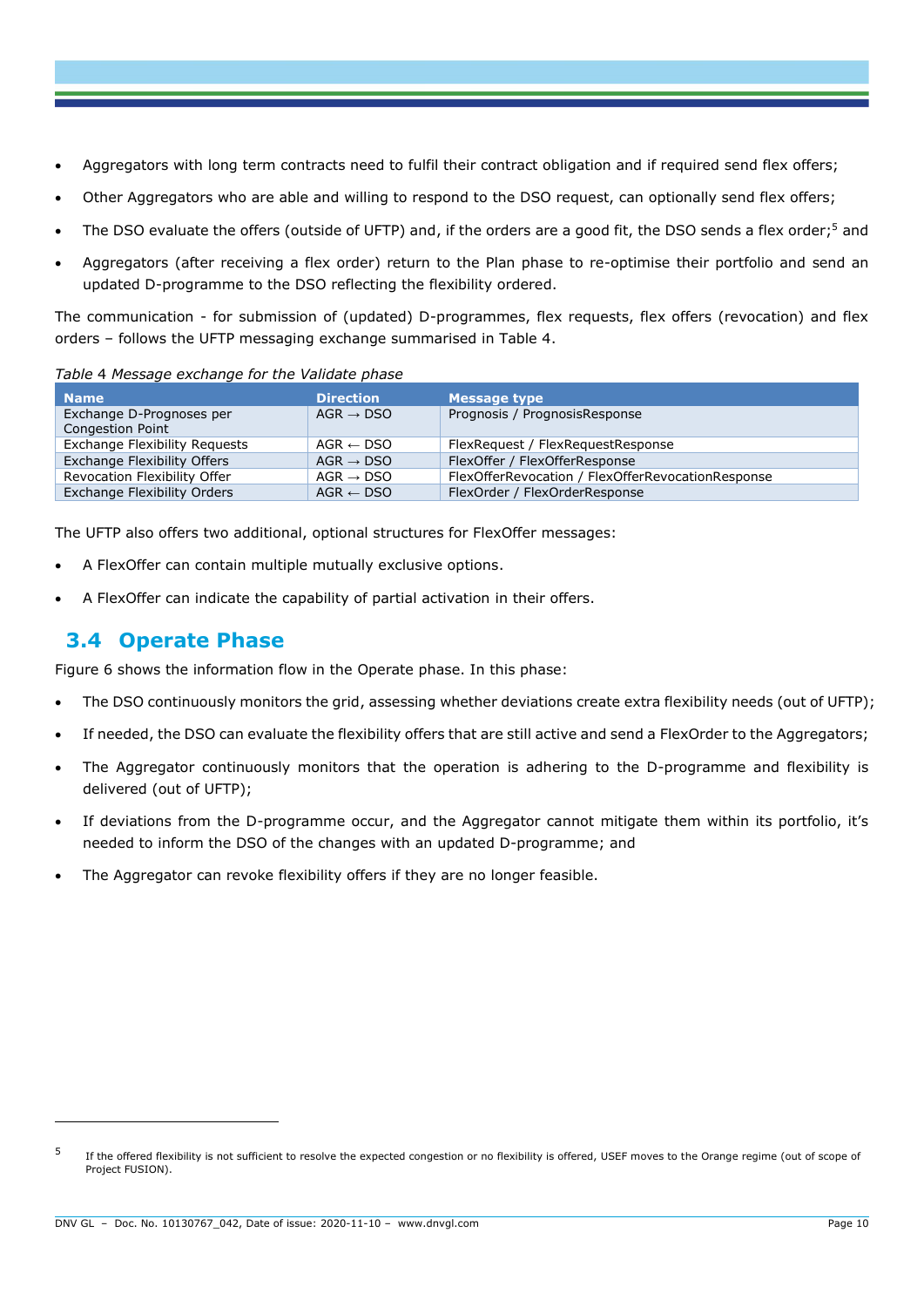

*Figure 6 General information flow in Operate phase*

<span id="page-13-0"></span>The USEF messages related to flexibility trading during the Operate phase are summarised in [Table 5.](#page-13-1)

<span id="page-13-1"></span>

| Table 5 Message exchange for the Operate phase |  |
|------------------------------------------------|--|
|------------------------------------------------|--|

| <b>Name</b>                  | <b>Direction</b>      | <b>Message type</b>                               |
|------------------------------|-----------------------|---------------------------------------------------|
| Exchange updated D-Prognoses | $AGR \rightarrow DSO$ | Prognosis / PrognosisResponse                     |
| Revocation Flexibility Offer | AGR $\rightarrow$ DSO | FlexOfferRevocation / FlexOfferRevocationResponse |
| Exchange Flexibility Orders  | $AGR \leftarrow DSO$  | FlexOrder / FlexOrderResponse                     |

#### **3.5 Settle Phase**

[Figure 7](#page-14-0) shows the information flow in the Settle phase. In this phase:

- The DSO collects the meter data (out of UFTP);
- When sub-meters are used, the Aggregator sends the meter data to the DSO (outside of UFTP);
- The DSO calculates the procured flexibility, per Settlement Period, by subtracting the baseline (D-programme) to the actual measurements (out of UFTP);
- The DSO calculates remuneration and penalties based on the flexibility delivery (outside of UFTP);
- The DSO sends settlement to Aggregator; and
- The Aggregator validates the settlement, with their own calculations, and accepts it or disputes it.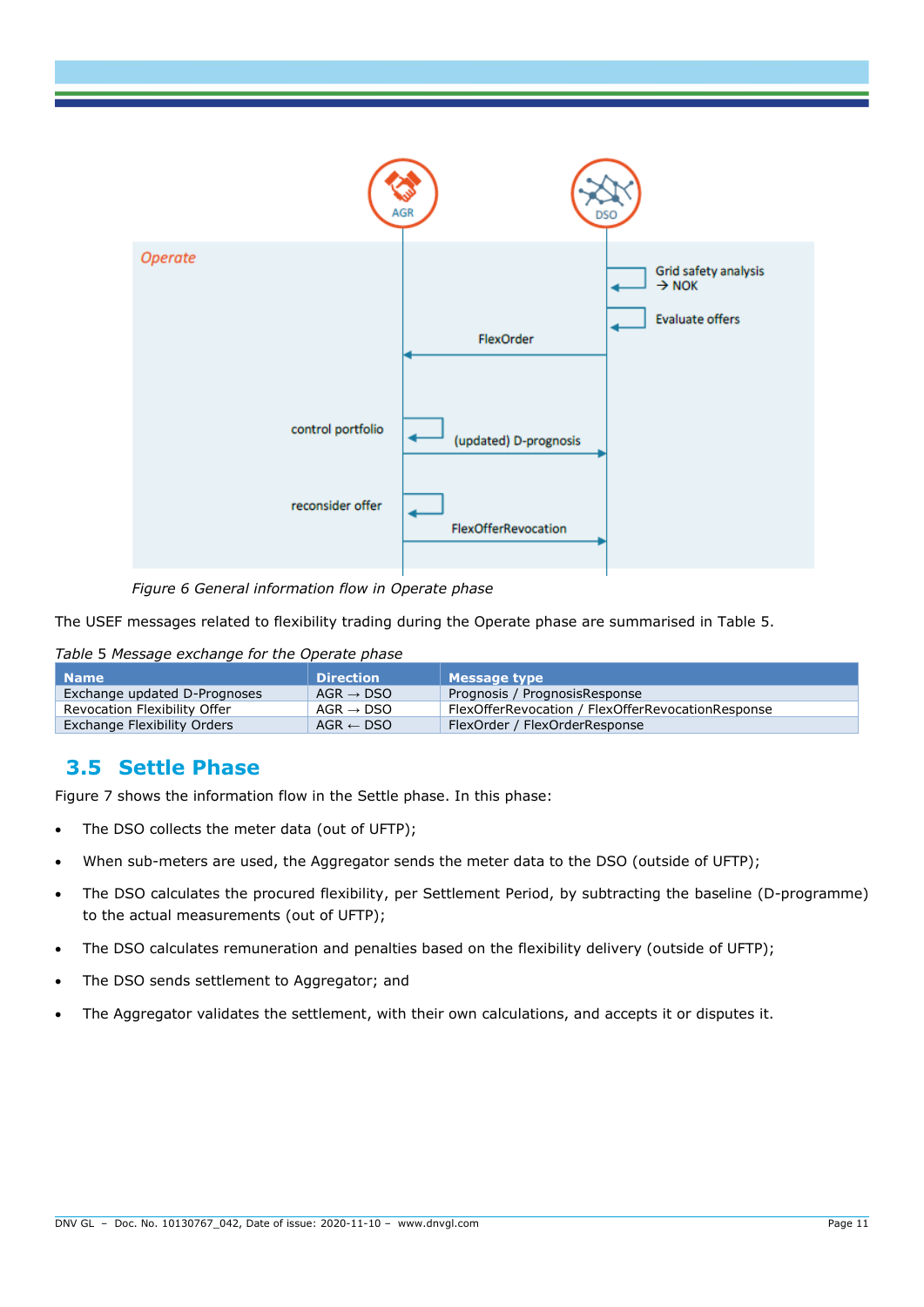

<span id="page-14-0"></span>*Figure 7: General information flow in Settle phase*

The calculation and validation of flexibility delivery is performed out of the UFTP. The DSO and the Aggregator should carry these activities independently and exchange information to share the results, as summarised in [Table 6.](#page-14-1)

<span id="page-14-1"></span>*Table* 6*: Message exchange for the Settle phase*

| l Name                   | <b>Direction</b>     | <b>Message type</b>                   |
|--------------------------|----------------------|---------------------------------------|
| Process Settlement Items | $AGR \leftarrow DSO$ | FlexSettlement/FlexSettlementResponse |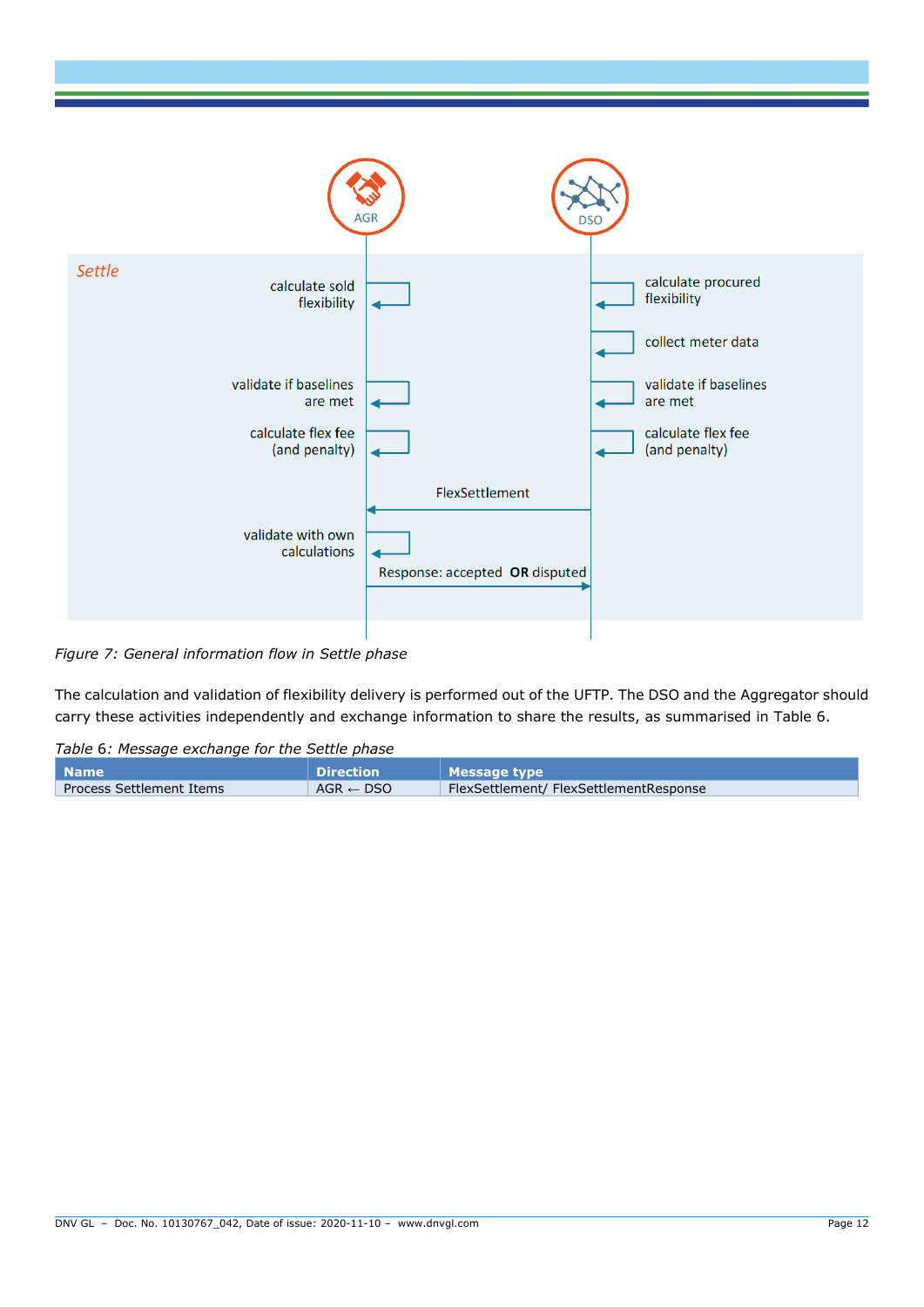# **4 USEF MESSAGE DESCRIPTIONS**

USEF messages are characterised in XML syntax<sup>6</sup> and UTF-8 encoding, and they should validate against the USEF schema corresponding to the specification version available at the USEF website.<sup>7</sup>

[Table 7](#page-15-0) summarises all USEF messages, their description and to which MCM phases they are relevant. Each message must contain specific attributes that are described in Section 4.2 of the USEF Flexibility Trading Protocol Specifications document.<sup>8</sup> Common to all USEF messages (except for SignedMessage) are the metadata attributes:

- SenderDomain: The Internet domain of the USEF participant sending this message.
- RecipientDomain: Internet domain of the participant this message is intended for.
- TimeStamp: Date and time this message was created.
- MessageID: Unique identifier for the message.
- ConversationID: Unique identifier used to correlate responses with requests.
- ISP-Duration: Time interval indicating the duration of the Settlement Period (in the GB, 30min).
- TimeZone: Time zone ID.

| <b>Message</b>                | <b>Phase</b> | <b>Direction</b>      | <b>Description</b>                                         |
|-------------------------------|--------------|-----------------------|------------------------------------------------------------|
| SignedMessage                 | General      | $X \rightarrow X$     | Secure wrapper used to submit USEF XML messages            |
| TestMessage                   | Test         | $X \rightarrow X$     | Message for testing purposes                               |
| TestMessageResponse           | <b>Test</b>  | $X \rightarrow X$     | Response for TestMessageResponse                           |
| AGRPortfolioUpdate            | Contract     | $AGR \rightarrow CRO$ | AGR connection publications in CRO                         |
|                               |              |                       |                                                            |
| AGRPortfolioUpdateResponse    | Contract     | $CRO \rightarrow AGR$ | Response for AGRPortfolioUpdate                            |
| DSOPortfolioUpdate            | Contract     | $DSO \rightarrow CRO$ | DSO congestion point publication                           |
| DSOPortfolioUpdateResponse    | Contract     | $CRO \rightarrow DSO$ | Response for DSOPortfolioUpdate                            |
| AGRPortfolioQuery             | Plan         | $AGR \rightarrow CRO$ | Connection retrieval                                       |
| AGRPortfolioQueryResponse     | Plan         | $CRO \rightarrow AGR$ | Response for AGRPortfolioQuery                             |
| <b>DSOPortfolioQuery</b>      | Plan         | $DSO \rightarrow CRO$ | Retrieval of active AGR in connection points               |
| DSOPortfolioQueryResponse     | Plan         | $CRO \rightarrow DSO$ | Response for DSOPortfolioQuery                             |
| FlexReservationUpdate         | Plan         | $DSO \rightarrow AGR$ | Indication from DSO to AGR on flexibility reservation need |
| FlexReservationUpdateResponse | Plan         | $AGR \rightarrow DSO$ | Response for FlexReservationUpdate                         |
| D-Prognosis                   | Validate/    | $AGR \rightarrow DSO$ | D-programme                                                |
|                               | Operate      |                       |                                                            |
| D-PrognosisResponse           | Validate/    | $DSO \rightarrow AGR$ | Response for D-Prognosis                                   |
|                               | Operate      |                       |                                                            |
| FlexRequest                   | Validate     | $DSO \rightarrow AGR$ | Flexibility request per congestion point                   |
| FlexRequestResponse           | Validate     | $AGR \rightarrow DSO$ | Response for FlexRequest                                   |
| FlexOffer                     | Validate     | $AGR \rightarrow DSO$ | Flexibility offer per congestion point                     |
| FlexOfferResponse             | Validate     | $DSO \rightarrow AGR$ | Response for FlexOffer                                     |

#### <span id="page-15-0"></span>*Table* 7*: USEF message catalogue*

<sup>6</sup> The UFTP does not specify an XML wrapper, but the open source 'message library' software (expected to be freely available by Q3 2020) is planned to include a wrapper. Details of how to access the software will be shared on the FUSION website in due course.

<sup>7</sup> The current version of this schema, as well as all historic production versions are available for download from the USEF web site, with <https://github.com/USEF-Foundation/UFTP> corresponding to this specification version.

<sup>8</sup> USEF Flexibility Trading Protocol Specifications [https://www.usef.energy/download-the-framework/#popup\\_\\_overlay1](https://www.usef.energy/download-the-framework/#popup__overlay1)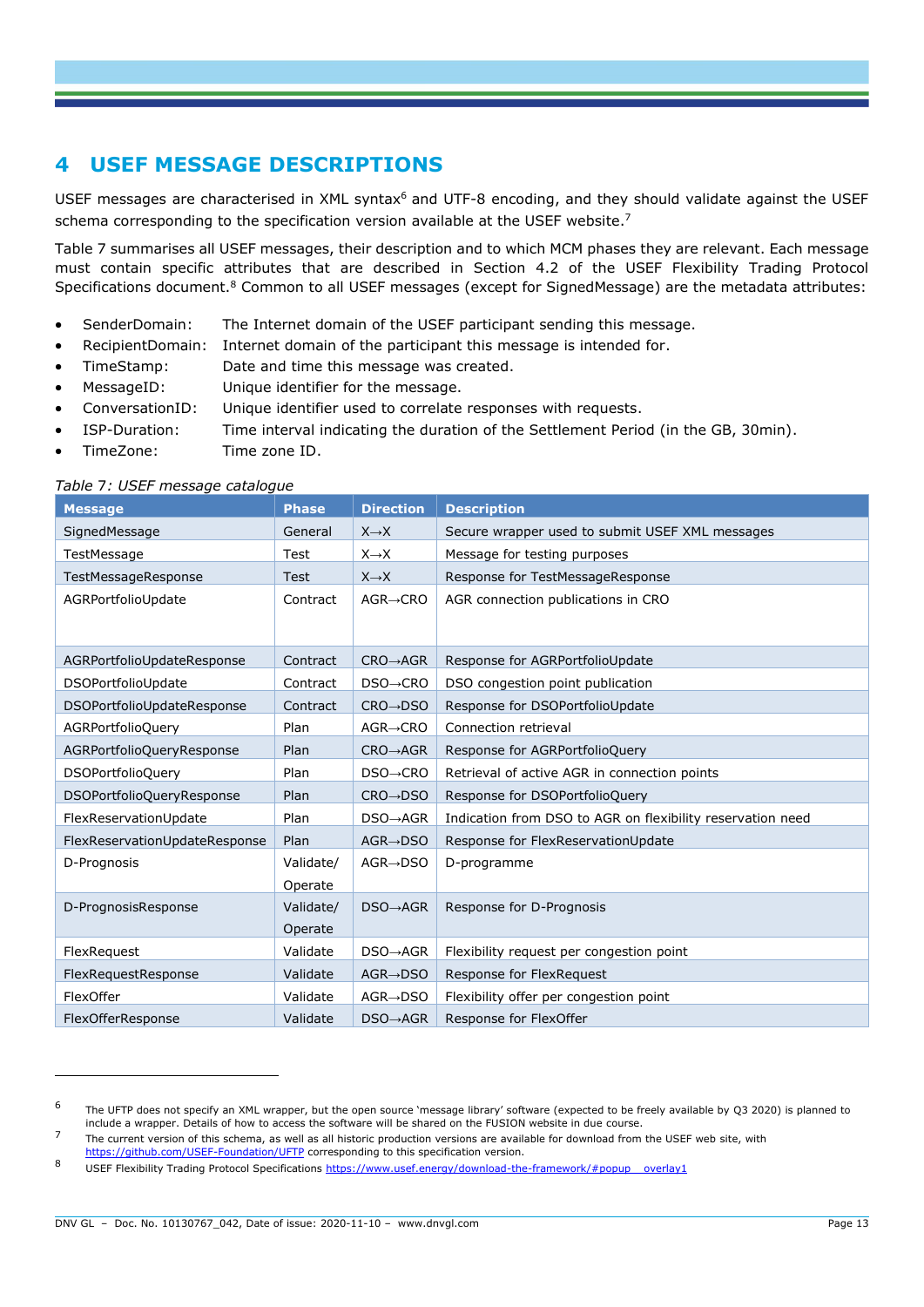| <b>FlexOfferRevocation</b>  | Validate/<br>Operate | $AGR \rightarrow DSO$ | Revocation of flexibility offer                               |
|-----------------------------|----------------------|-----------------------|---------------------------------------------------------------|
| FlexOfferRevocationResponse | Validate/<br>Operate | $DSO \rightarrow AGR$ | Response for FlexOfferRevocation                              |
| FlexOrder                   | Validate/<br>Operate | $DSO \rightarrow AGR$ | Purchase flexibility order in response to a flexibility offer |
| FlexOrderResponse           | Validate/<br>Operate | $AGR \rightarrow DSO$ | Response for FlexOrder                                        |
| FlexSettlement              | Settle               | $DSO \rightarrow AGR$ | Order to initiate settlement                                  |
| FlexSettlementResponse      | Settle               | $AGR \rightarrow DSO$ | Response for FlexSettlement                                   |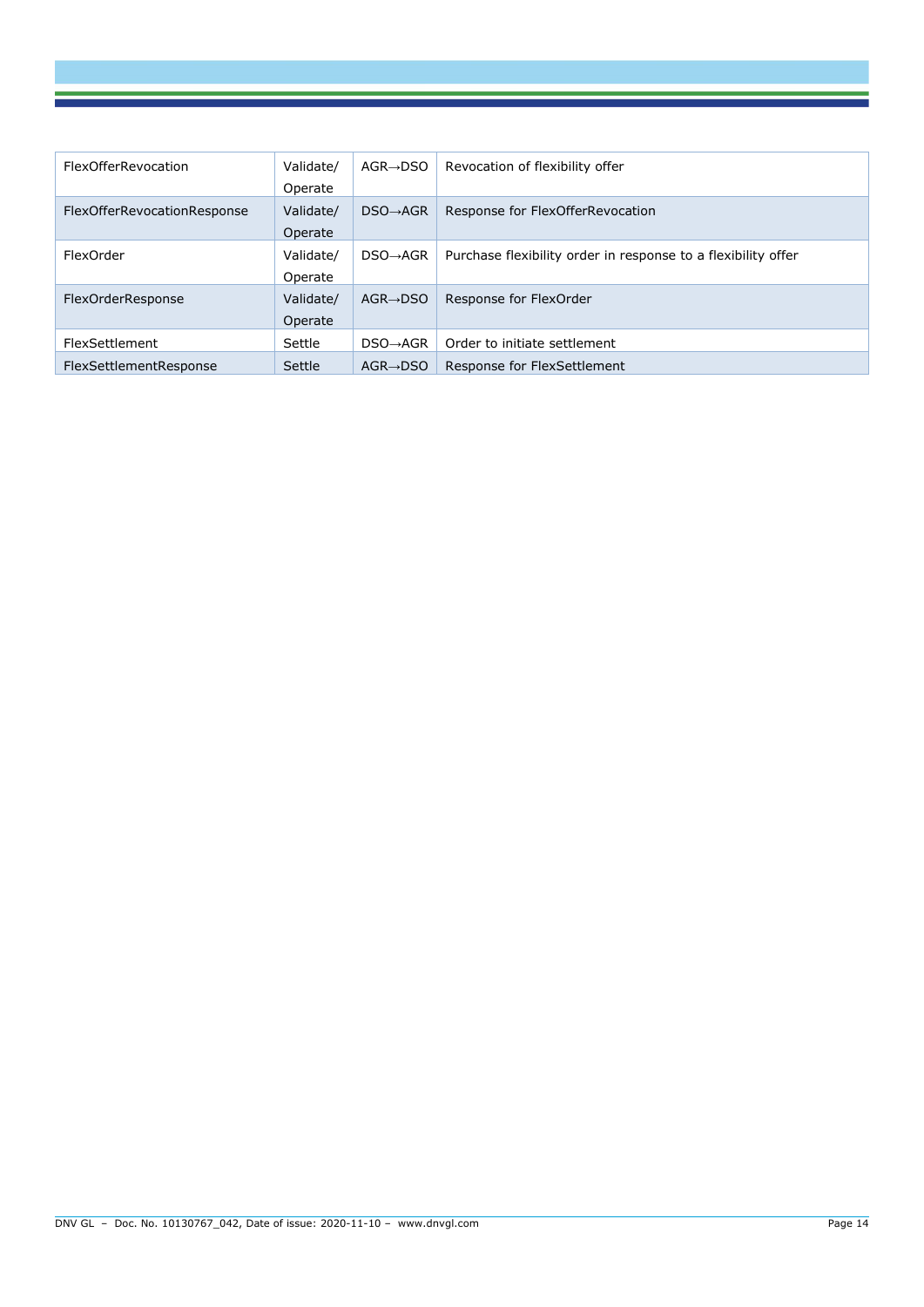### **5 MESSAGE TRANSPORT MECHANISM**

The UFTP specification defines the content of XML messages between roles. Each message has a unique recipient, identified by the Internet domain and USEF role of the participant. The message transport mechanism enables the sending and receiving of these messages.

UFTP implements asynchronous message exchange by implementing XML over HTTP. For security reasons, all payload in the exchanged messages is signed. USEF recommends the implementation of service discovery by means of Domain Name Servers (DNS).

[Figure 8](#page-17-0) shows the end-to-end message exchange. The sender (HTTP client, left part) retrieves the message (step 1) and determines the USEF endpoint of the client via DNS (step 2). Then the message is signed using NaCl private key (step 3). The message is then posted over HTTPs (step 4). The receiver (HTTP server, right part) receives the message and checks against the HTTP protocol (step 1). Errors are signaled via the HTTP synchronous reply. <sup>9</sup> The XML payload is extracted (step 2) and unsealed (step 3). The result is a valid UFTP XML message. Errors in steps 2 or 3 are signaled via HTTP synchronous reply. In case of errors, the sender may retry or signal to the application (client steps 5-7).



<span id="page-17-0"></span>*Figure 8: End-to-end UFTP message exchange*

### **5.1 Cryptographic Scheme**

The UFTP uses a Cryptographic Scheme Type  $1$  (CS1). This scheme, based on NaCl,<sup>10</sup> requires participants to generate two public/private key pairs for digital signatures and Authenticated message encryption. While digital signatures are mandatory, message encryption is optional as the basic HTTPS encryption already provides an

<sup>9</sup> See UFTP Specifications Appendix IV Section 4 for possible errors https://www.usef.energy/download-the-framework/#popup\_overlay1<br>10 NaCl is a public domain library with bigh crood state of the art courity foatures and a

NaCl is a public domain library with high-speed state-of-the-art security features and a purpose-built and straightforward programming interface.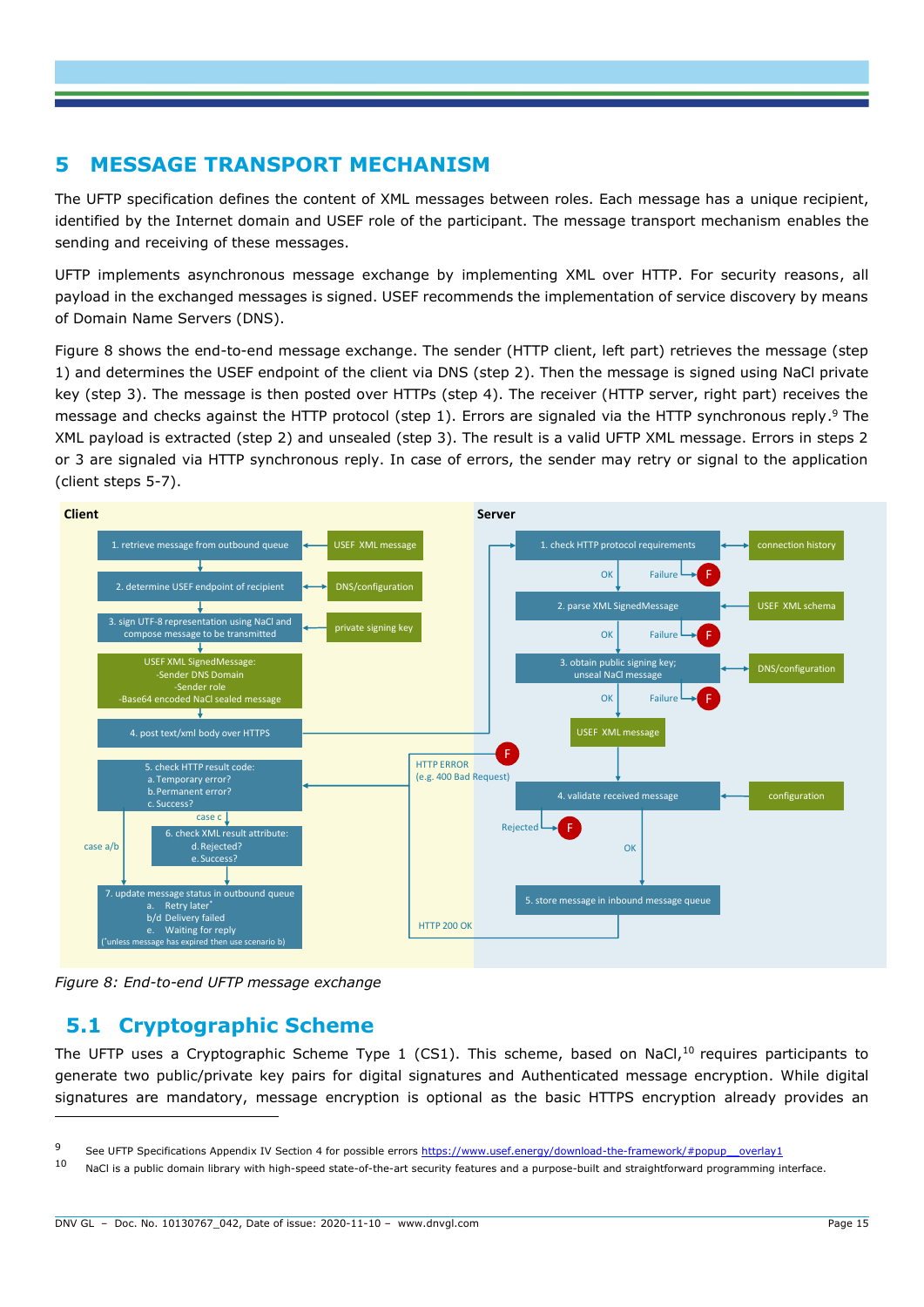adequate level of security. The two public keys are combined in a single base-64 encoded key string and can be communicated to the counterparty via any channel (e.g. email). In addition, they are published via DNS.

### **5.2 Service Discovery**

In the service discovery stage, DNS<sup>11</sup> is used to discover the capabilities as well as the endpoint host name and IP address of the remote participant.

[Table 8](#page-18-0) shows the required DNS entries for a fictional CRO that provides an UFTP implementation on [https://uftp.common-reference.energy.](https://uftp.common-reference.energy/)

<span id="page-18-0"></span>

|  |  | Table 8: Fictional CRO DNS example |
|--|--|------------------------------------|

| <b>Entry</b>                                                                             | <b>Meaning</b>                                                                         | <b>Fictional Example</b>                             |
|------------------------------------------------------------------------------------------|----------------------------------------------------------------------------------------|------------------------------------------------------|
| TXT record specifying the version of the<br>usef.usef.{domain}                           |                                                                                        | usef.usef.common-reference.energy                    |
| USEF specification implemented by this                                                   | participant where $\{domain\}$ is the domain<br>name used by the participant.          | 2019                                                 |
| $_{\text{-}}$ {role}_usef.usef.{domain}                                                  | TXT record containing up to two1 space-<br>separated Base-64 encoded public key        | cro. usef.usef.common-<br>reference.energy           |
| strings for the specified role where $\{role\}$ is<br>one of the values agr, dso or cro. |                                                                                        | cs1.St/xFdKeIqTWlKRWBTxFAdaBeUIQ<br>5dlOJBw4206J69w= |
| http. {role} usef.usef.{domain}                                                          | CNAME record indicating the HTTP endpoint<br>receiving messages for the specified role | cro. usef.usef.common-<br>reference.energy           |
|                                                                                          | where $\{role\}$ is one of the values agr, dso<br>or cro.                              | uftp.common-reference.energy                         |

# **5.3 EA1 addressing scheme**

USEF messages often require a unique identity for certain entities. To meet this requirement, USEF defines the Entity Address (EA). Each EA consists of a prefix, indicating the addressing scheme, followed by the actual address. Currently, USEF supports two addressing schemes:

- The European Article Number (EAN): It is commonly used to uniquely identify connection points in the electricity network and therefore a natural identifier to do the same in USEF. An example of an EA using this scheme is: ean.871685900012636543.
- The USEF type 1 entity address (EA1): It is designed to allow participants to generate unique identifiers for themselves and entities managed by them without relying on a central authority.

<sup>&</sup>lt;sup>11</sup> Each USEF participant is responsible for publishing its own endpoint and public key information in a self-managed Domain Name Servers (DNS) zone. To prevent man-in-the-middle interference with the published information, use of DNS System Security Extensions (DNSSEC) is mandatory for such zones.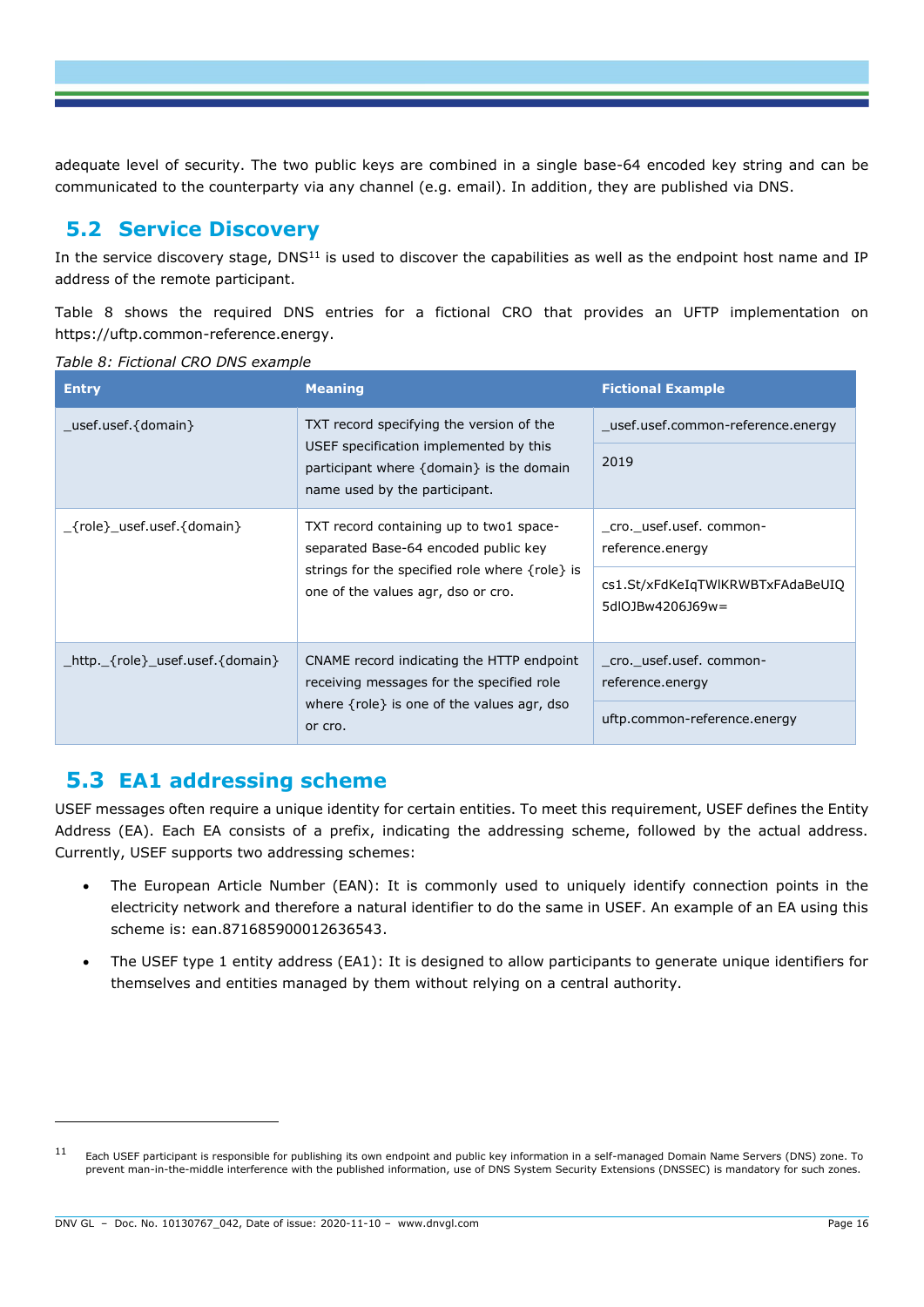### **6 MAINTENANCE OF USEF COMMUNICATION PROTOCOL**

This section describes the UFTP governance, backward compatibility and foreseen developments for future versions.

#### **6.1 Governance**

UFTP and the USEF Framework are developed, maintained and audited by the USEF Foundation. The USEF User Community is invited to give feedback and collaborate with the USEF Foundation to improve and maintain the UFTP. This process is currently done via email communication, however, the USEF Foundation intends to create a dedicated channel for User Community feedback. Any party interested can join the USEF User Community with no costs involved. 12

If, under any circumstances, the USEF Foundation is dissolved or is not able to maintain the UFTP, there is a change management process in place that will transfer the UFTP maintenance responsibility to the User USEF community.

# **6.2 History and Backward Compatibility**

The UFTP was created to simplify the original USEF message structure defined in the 2015 Reference Implementation. The USEF Foundation took this decision, based on user feedback, for allowing an easier and a more user-friendly implementation. The modification was only possible by changing the message structure, which ultimately led to backward incompatibility between the original (2015) USEF protocol and the UFTP.

The USEF Foundation seeks to avoid backward and forward incompatibility with future versions. Therefore, the UFTP was designed to allow for more flexibility to accommodate potential changes and extensions. The current message protocol admits, for example, adding optional element or attributes. However, there might be certain changes that do not guarantee compatibility; these will be avoided to the extent possible.

### **6.3 Foreseen Future Developments**

The USEF Foundation intends to continuously improve the UFTP and solve potential issues. The Foundation will address any potential minor changes to ensure the well-functioning of the protocol as promptly as possible. For other improvements that require major modifications or extensions, the USEF Foundation expects to release, at least, a yearly UFTP update.

The foreseen modifications for future versions depend on the User Community feedback. However, there are already some elements that the Foundation seeks to implement in the next version.

<sup>12</sup> To join the USEF User Community, send a request via<https://www.usef.energy/contact/>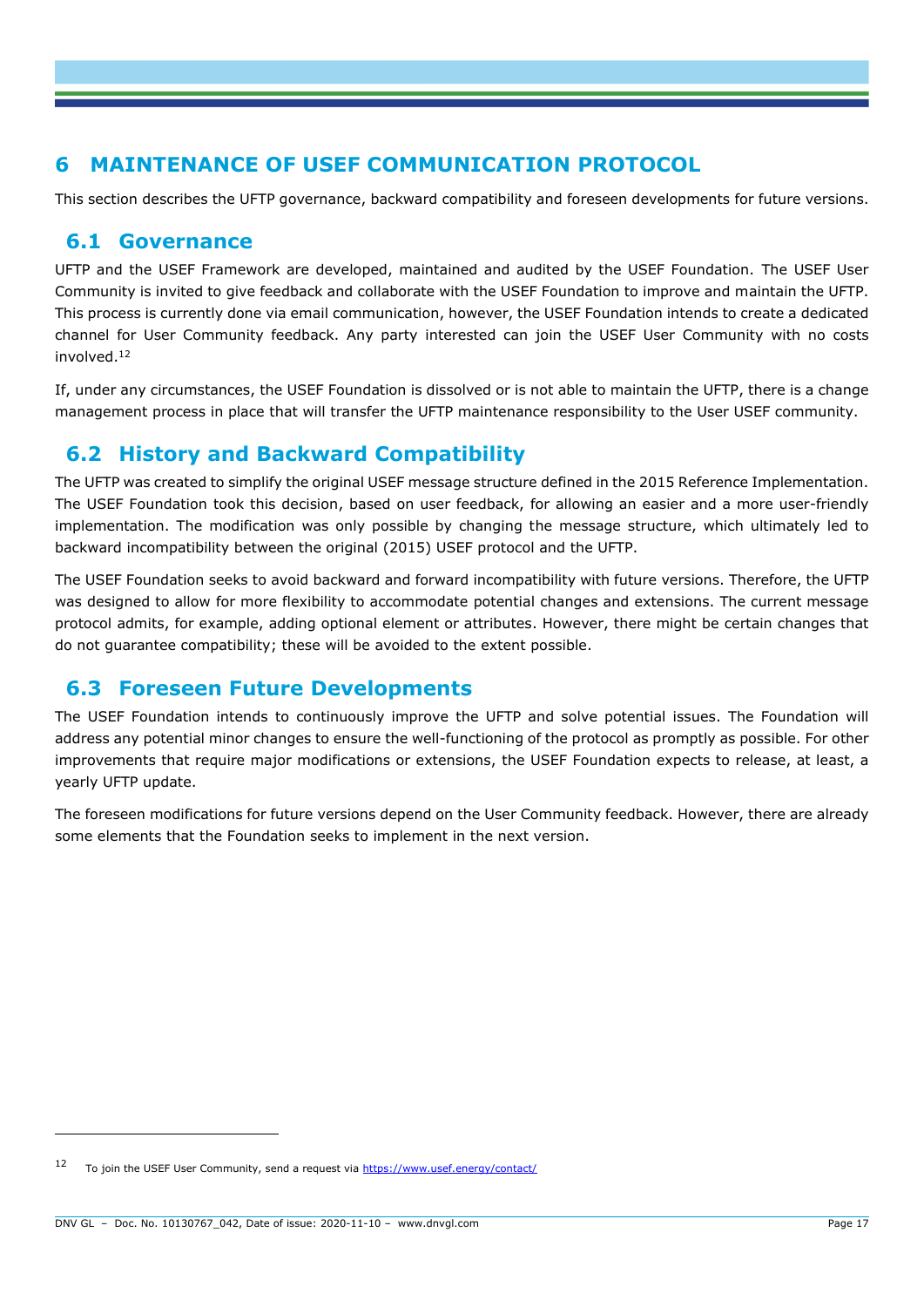#### **7 SPECIFIC REQUIREMENTS FOR FUSION TRIAL PARTICIPANTS**

This section describes the specific services that will be tested in the FUSION trial as well as processes in the USEF Market Coordination Mechanism (MCM) phases and associated timings. The section concludes with an overview of requirements for the FUSION trial participants.

# **7.1 Description of Services to be Trialled in FUSION**

Project FUSION will trial three DSO flexibility services in 2021 for forecast overload, pre-fault and post-fault events and will draw on Electricity Networks Association (ENA) Open Networks products: *Sustain* , *Secure* and *Dynamic*. These products fall under USEF's Grid Capacity Management and USEF's Congestion Management categories and have been assigned the following names for FUSION.

- **Sustain Peak Management:** A service to provide the DSO with a planned reduction in demand or increase in generation in advance of forecast capacity constraints at peak time, e.g. to reduce the loading on a transformer during winter tea-time peak.
- **Secure DSO Constraint Management (Pre-Fault):** A service to provide the DSO with an immediate reduction in demand or increase in generation during a planned outage of one or more critical assets or in the event of network disturbances to maintain security standards and avoid any customer minutes lost.
- **Dynamic DSO Constraint Management (Post-Fault):** A service to provide the DSO with an immediate reduction in demand or increase in generation following an unplanned outage of one or more critical assets to maintain security standards and avoid any customer minutes lost.

#### **7.2 Proposed Timing for Implemented USEF Processes with FUSION**

USEF does not prescribe the timing and deadlines for completion of the processes contained in the MCM phases, and these will be set at the discretion of Project FUSION. The process timings represented in this document represent those which have been tentatively agreed between Partners during initial trial planning discussions and are included in this document for indicative purposes only. The rationale for selecting these indicative timings included an effort to ensure the trading takes place during working hours to facilitate the participation of flexibility providers.

Due to the different nature of the products described in the section above, during the FUSION trial, the timing of some of the processes will differ from product to product. [Figure 9,](#page-20-0) [Figure 10](#page-21-0) and [Figure 11](#page-21-1) show the different timing for Dynamic DSO Constraint Management (Post-Fault), Secure DSO Constraint Management (Pre-Fault) and Sustain Peak Management, respectively, for the Plan, Validate, Operate and Settle phases.



<span id="page-20-0"></span>*Figure 9: Indicative FUSION trial timing for Dynamic DSO Constraint Management (Post-Fault) product for MCM phases (except Contract)*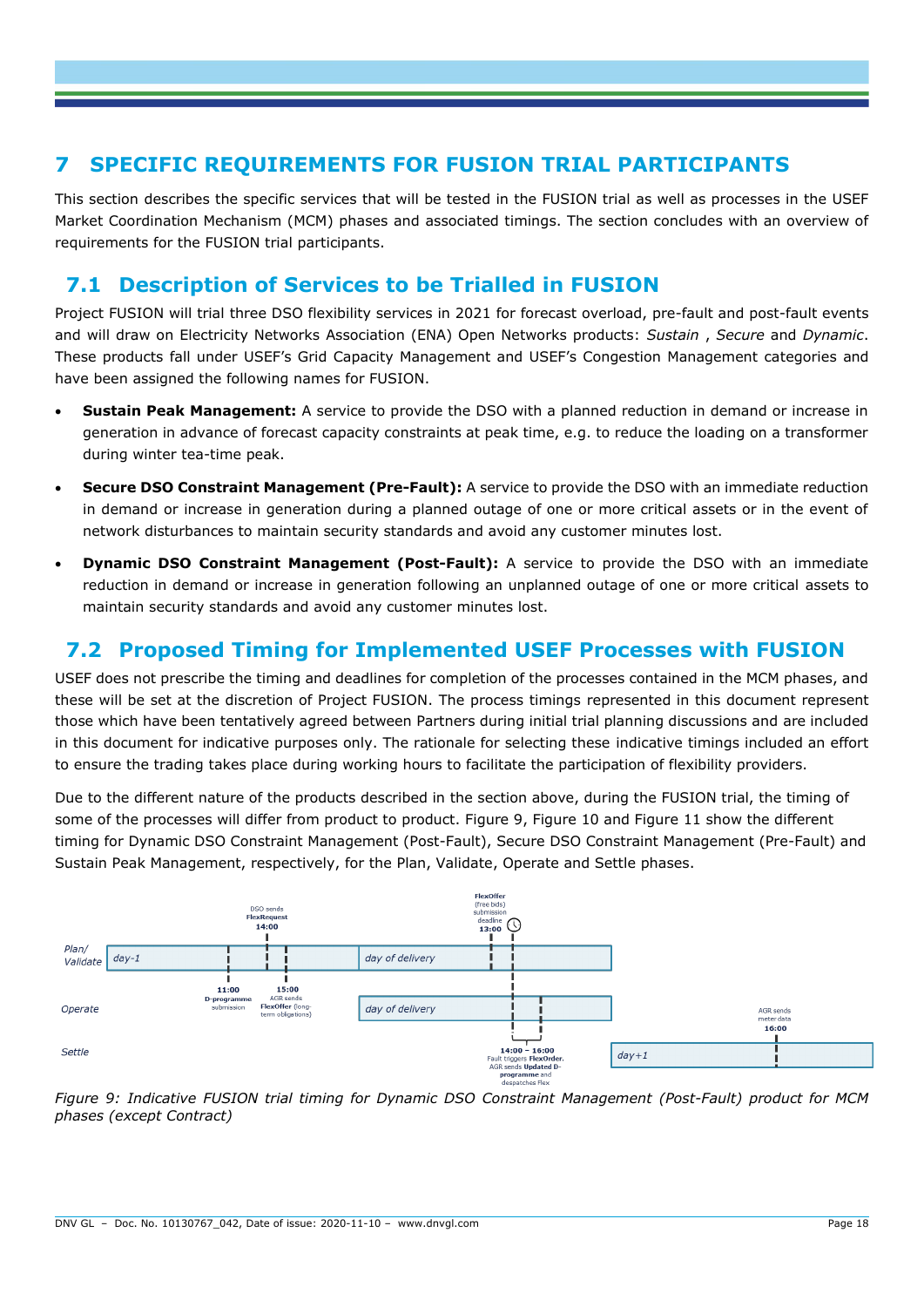

<span id="page-21-0"></span>*Figure 10: Indicative FUSION trial timing for Secure DSO Constraint Management (Pre-Fault) product for MCM phases (except Contract)*



<span id="page-21-1"></span>*Figure 11: Indicative FUSION trial timing for the Sustain Peak Management product for MCM phases (except Contract)*

An overview of the indicative timing per MCM phase:

- **Contract phase:** The contracting, pre-qualification and the publication of connections in the Common Reference (CR) will take place at the very beginning of the trial.
- **Plan phase:** It iterates with the Validate phase during day ahead and intra-day until
	- o 13:00 on the delivery day for Dynamic DSO Constraint Management (Post-Fault) and Secure DSO Constraint Management (Pre-Fault) products; and
	- o 16:00 day-ahead for Sustain Peak Management product.
- **Validate phase:** The deadline for the submission of D-programmes is 11:00 day-ahead, the DSO will send FlexRequests until 14:00 day-ahead.
	- o For the Dynamic DSO Constraint Management (Post-Fault) and Secure DSO Constraint Management (Pre-Fault) products, the Aggregator/CMSP submits the bids corresponding to long-term obligations until 15:00 day-ahead. The deadline for submitting free bids is at 13:00 the day of delivery.
	- o For the Secure DSO Constraint Management (Pre-Fault) product, the DSO monitors the grid and if a fault is foreseen, the DSO sends a FlexOrder at least 1 SP period in advance.
	- o For the Sustain Peak Management product, the Aggregator/CMSP submits, both, long-term obligations and free bids by 15:00 day-ahead. The DSO issues the FlexOrder by 16:00 day-ahead. Following the FlexOrder, the CMSP/Aggregator should submit the updated D-programme within an hour.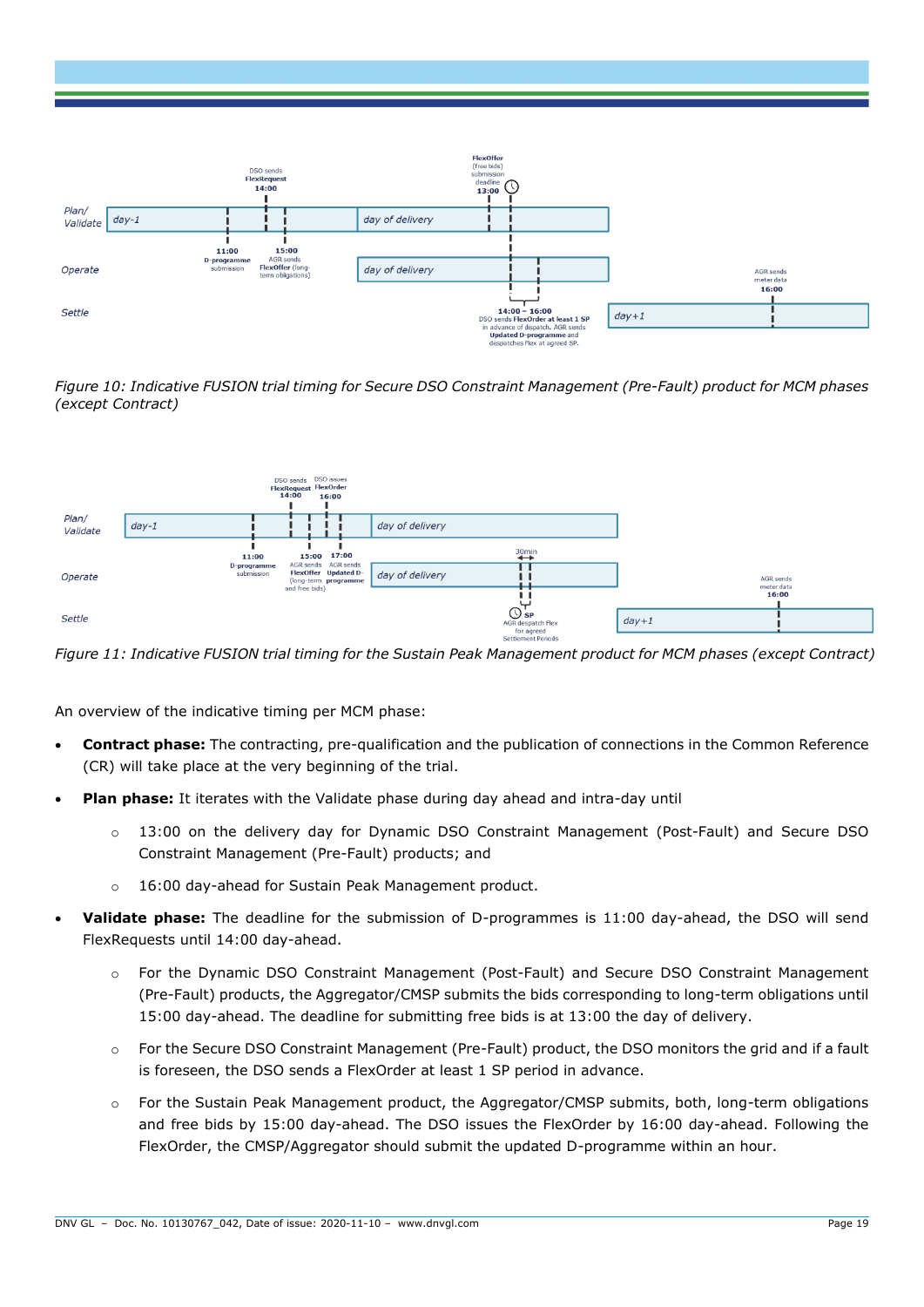- **Operate phase:** Takes place during each Settlement Period (30 minutes).
	- o For the Dynamic DSO Constraint Management (Post-Fault) product, the fault will be simulated within a Settlement Period between 14:00 and 16:00. The fault will automatically trigger a FlexOrder and the CMSP/Aggregator needs to dispatch the offered flexibility, for that Settlement Period, as quickly as specified in the product specifications. Following the FlexOrder, the CMSP/Aggregator must send an updated D-programme to the DSO.
	- o For the Secure DSO Constraint Management (Pre-Fault) product, the CMSP/Aggregator will dispatch the flexibility as indicated by the FlexOrder.
	- $\circ$  For the Sustain Peak Management product, the CMSP/Aggregator will dispatch the flexibility as indicated by the FlexOrder the day ahead of delivery.
- **Settle phase:** The CMSP/Aggregator must provide the meter data 1 day after flexibility delivery. The DSO sends the monthly settlement report within 3 working days of the completion of month in question.

### **7.3 Requirements**

### 7.3.1 List of Functional Requirements

[Table 9](#page-22-0) shows the functional requirements that are applicable for all FUSION trial participants (FTPs).

**ID Phase Functional requirement FR1** All The FTP shall be able to aggregate information at congestion point level, for forecasting, monitoring and settlement purposes. **FR2** Contract The FTP shall be able to interact with a central registry (i.e. Common Reference), where it can register all customers within its portfolio (i.e. customers with assets that are under control of the FTP) and unregister customers that have been removed from their portfolio. **FR3** Contract The FTP shall have long-term forecasting capabilities for the assets that will be used to meet its obligations of each availability contract. **FR4** Contract The FTP shall be able to register the characteristics of availability contracts (FlexOptions) per DSO per congestion point. **FR5** Plan The FTP shall be able to interact with a central registry (i.e. Common Reference), and retrieve all congestion points for all DSOs, indicating which of the FTP's connections can participate in the flexibility market per congestion point. **FR6** Plan The FTP shall be able to process information from the DSO, removing its obligation to participate in the flexibility market as stipulated by the availability contract, for the specified congestion point and date(s). **FR7** Plan In case the FTP has entered into an availability contract for a specific congestion point, the FTP shall ensure that the contracted flexibility is always available for the DSO to acquire, within the service window agreed. **FR8** Validate The FTP shall have day-ahead and intraday forecasting capabilities for the assets that will be used for the flexibility trading.

<span id="page-22-0"></span>*Table 9: Functional requirements*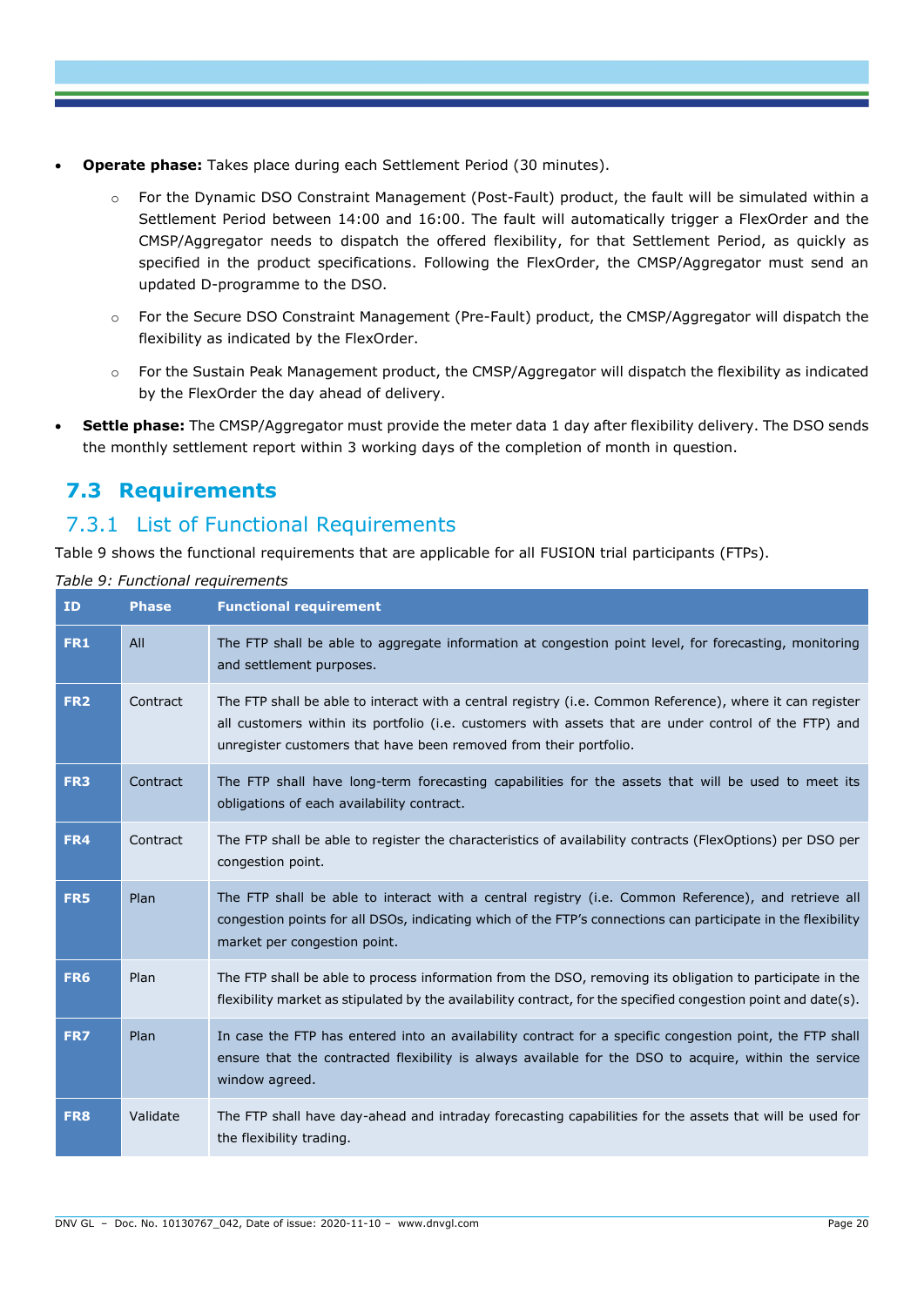| ID          | <b>Phase</b>                      | <b>Functional requirement</b>                                                                                                                                                                                                                                                                                                                                |
|-------------|-----------------------------------|--------------------------------------------------------------------------------------------------------------------------------------------------------------------------------------------------------------------------------------------------------------------------------------------------------------------------------------------------------------|
| FR9         | Validate                          | The FTP shall be able to receive and process flexibility requests from a DSO for a specific congestion<br>point, in the day ahead and intraday timeframe.                                                                                                                                                                                                    |
| <b>FR10</b> | Validate                          | The FTP shall be able to determine the marginal costs of flexibility activation, and to price a flexibility<br>offer on portfolio (congestion point) level.                                                                                                                                                                                                  |
| <b>FR11</b> | Validate                          | The FTP shall be able to offer its flexibility to the DSO, responding to the DSO's flexibility request.                                                                                                                                                                                                                                                      |
| <b>FR12</b> | Validate                          | The FTP shall be able to withdraw an offer before it has been accepted, in case the FTP is no longer able<br>to deliver the offered flexibility.                                                                                                                                                                                                             |
| <b>FR13</b> | Validate                          | The FTP shall be able to indicate during which times the rebound will occur, in case of time-shifters.                                                                                                                                                                                                                                                       |
| <b>FR14</b> | Validate<br>Operate               | The FTP shall be able to monitor its assets in real-time, and the amount of flexibility they can provide /<br>are providing                                                                                                                                                                                                                                  |
| <b>FR15</b> | Validate<br>$\sqrt{ }$<br>Operate | The FTP shall be able to optimize its portfolio, e.g. activating additional / other assets in case the initially<br>planned set of assets is unable to deliver the required flexibility.                                                                                                                                                                     |
| <b>FR16</b> | Validate<br>Operate               | The FTP shall be able to execute and deliver a flexibility order, from day-ahead to close to real-time.                                                                                                                                                                                                                                                      |
| <b>FR17</b> | Validate<br>Operate               | For rare, unforeseen circumstances, when the FTP is not able to deliver the flexibility according to the<br>flexibility order, the FTP shall be able to inform the DSO as soon as possible.                                                                                                                                                                  |
| <b>FR18</b> | Operate                           | The FTP shall be able to dispatch the flexibility in line with the flexibility order. Depending on product<br>specifications, this should cover both the scheduling of flexibility events, and real-time dispatch.                                                                                                                                           |
| <b>FR19</b> | Settle                            | In case sub-meters (local meters) are used for the monitoring and settlement of flexibility, the FTP shall<br>be able to collect the measurement data (latest) the day after activation, and submit the raw (half-<br>hourly) measurement data to the DSO, for all assets within its portfolio, per congestion point.                                        |
| <b>FR20</b> | Settle                            | The FTP shall be able to calculate the amount of flexibility it has delivered relative to each flexibility<br>order, by subtracting the measurement data from the baseline (self-generated forecast which was<br>communicated to the DSO prior to the flexibility order) per connection, and aggregating all flexibility<br>quantities per congestion point. |
| <b>FR21</b> | Settle                            | The FTP shall be able to validate the flexibility settlement calculations performed by the DSO.                                                                                                                                                                                                                                                              |

# 7.3.2 List of Technical Requirements

[Table 10](#page-23-0) shows the technical requirements that are applicable for all FUSION trial participants (FTPs).

#### <span id="page-23-0"></span>*Table 10: Technical requirements*

| <b>ID</b>       | <b>Technical requirement</b>                                                                                                                                                              |
|-----------------|-------------------------------------------------------------------------------------------------------------------------------------------------------------------------------------------|
| TR <sub>1</sub> | All communication between the FTP and the DSO, as well as between the FTP and the CRO, shall be fully UFTP-<br>compliant. All messages defined for these interactions shall be supported. |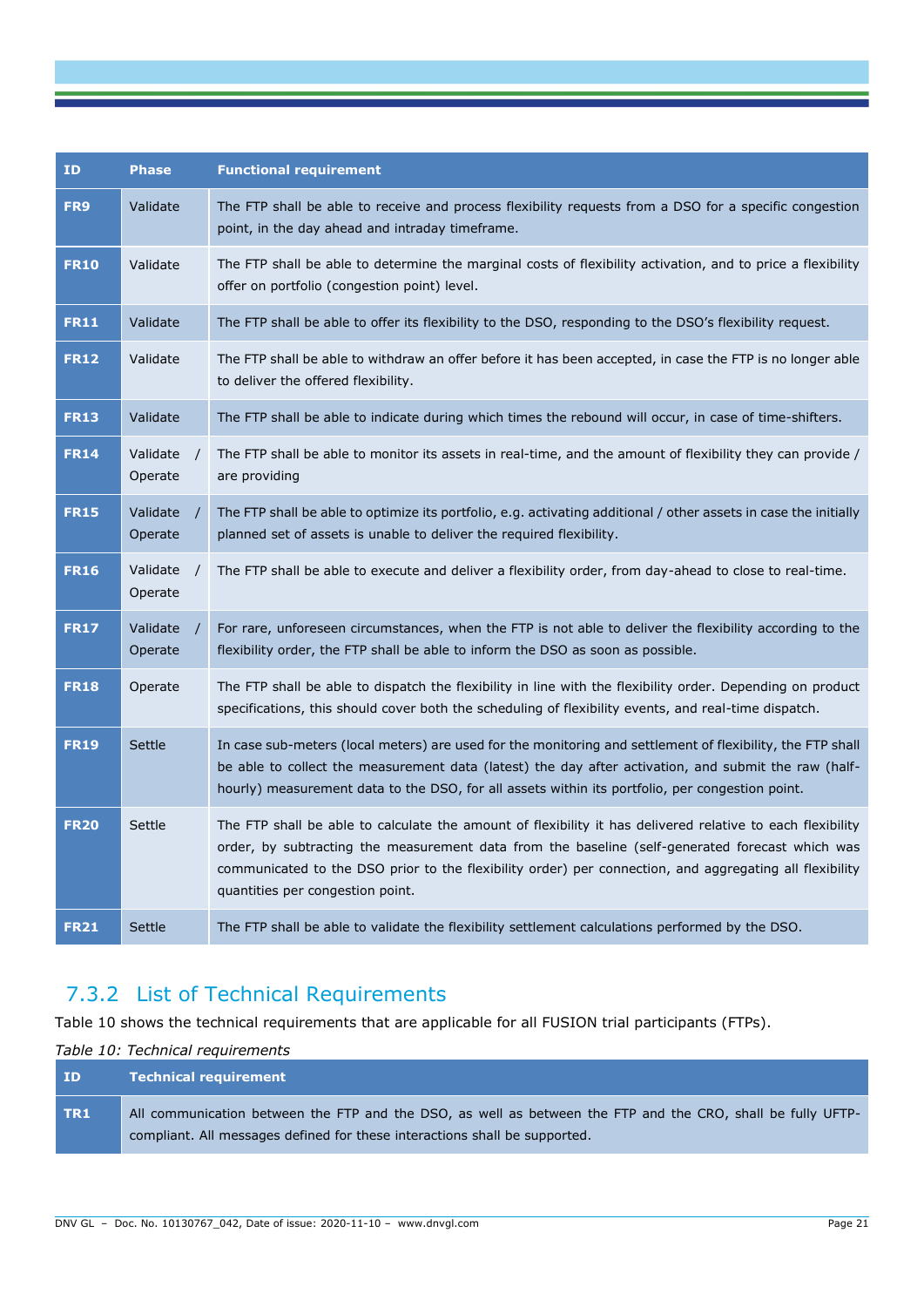| ID              | <b>Technical requirement</b>                                                                                                                                                        |
|-----------------|-------------------------------------------------------------------------------------------------------------------------------------------------------------------------------------|
| TR <sub>2</sub> | The FTP shall make use of a portfolio management system which automates the flexibility trading processes as much<br>as possible.                                                   |
| TR <sub>3</sub> | The FTP shall have sub-metering in place for all assets that are deployed for congestion management services, with<br>sufficient accuracy, in line with the product specifications. |

# 7.3.3 List of Security Requirements

[Table 11](#page-24-0) shows the security requirements that are applicable for all FUSION trial participants (FTPs).

#### <span id="page-24-0"></span>*Table 11: Security requirements*

| <b>ID</b>       | <b>Security requirement</b>                                                                                                                                         |
|-----------------|---------------------------------------------------------------------------------------------------------------------------------------------------------------------|
| SR <sub>1</sub> | The FTP shall be able to encrypt and securely transmit and authenticate USEF messages.                                                                              |
| SR <sub>2</sub> | The FTP shall not retain personal and personally identifiable data (such as forecasts or meter readings) longer than<br>the trial period, unless strictly required. |

# 7.3.4 List of Other Non-Functional Requirements

[Table 12](#page-24-1) shows the other non-functional requirements that are applicable for all FUSION trial participants (FTPs).

#### <span id="page-24-1"></span>*Table 12: Other non-functional requirements*

| ID              | <b>Non-functional requirement</b>                                                                                                                                            |
|-----------------|------------------------------------------------------------------------------------------------------------------------------------------------------------------------------|
| NF <sub>1</sub> | The FTP shall have a contract in place for the service received from their prosumers                                                                                         |
| NF <sub>2</sub> | The FTP shall store the meter data and all information exchange with the DSO and CRO for the duration of the FUSION<br>trial.                                                |
| NF <sub>3</sub> | The FTP shall be willing and capable to share audit and logging information, in order to analyse the complete flexibility<br>chain (DSO to flexible asset) during the trial. |
| NF <sub>4</sub> | For auditing purposes, the FTP shall be able to indicate which clocking arrangement has been applied for audit trail<br>and log entries.                                     |